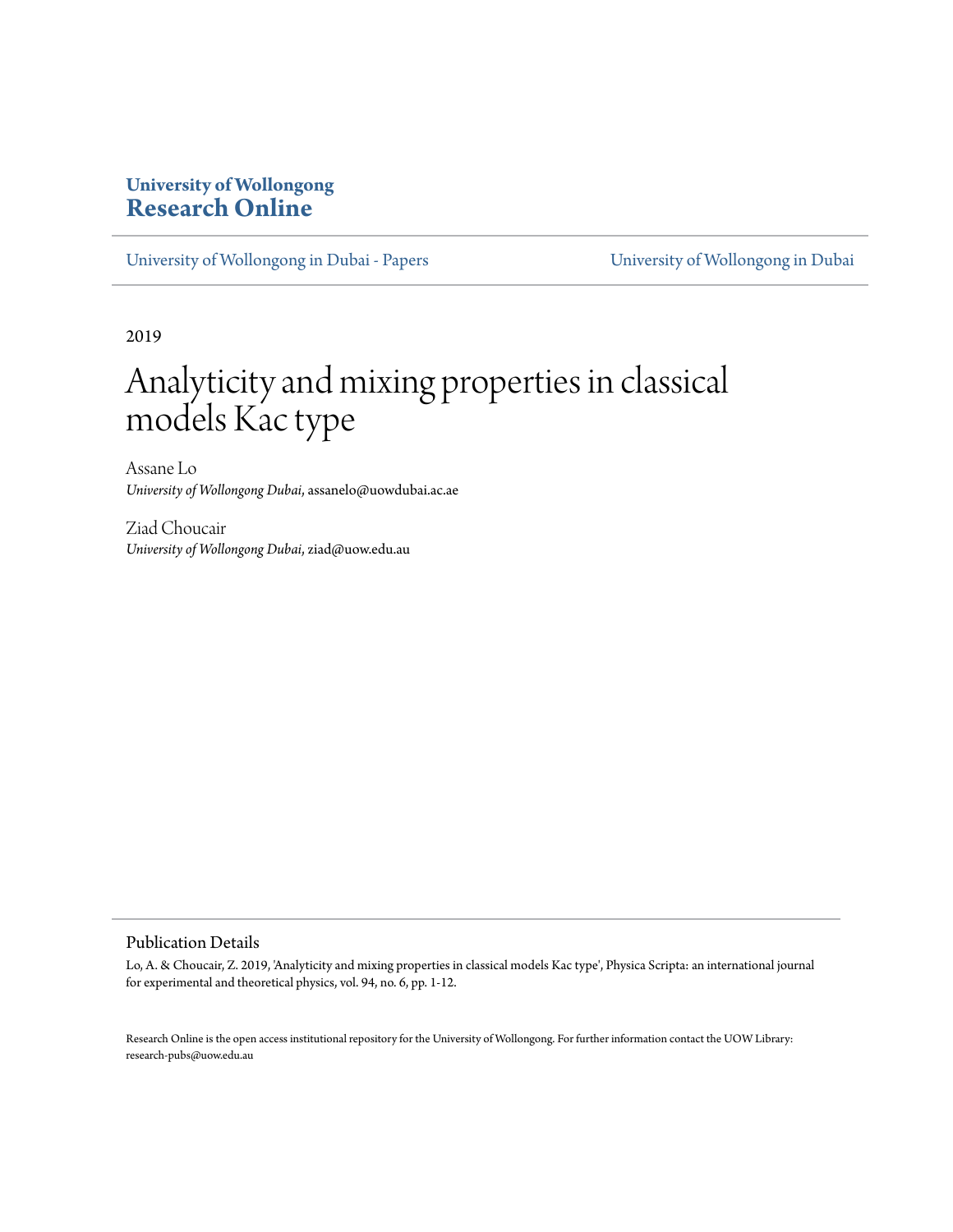## Analyticity and Mixing Properties in Classical Models Kac Type

Assane Lo, Ziad Choucair University of Wollongong in Dubai.

August 9, 2019

#### Abstract

In beginning of the 90's, Bernard Helffer and Jöhannes Sjostrand introduced operators serving to develop methods for the study of integrals in high dimensions of the type that appear in Statistical Mechanics and Euclidean Field Theory. In these papers, the authors studied a certain class of unbounded spin models by means of the spectrum of the Witten Laplacians. Thus, the decay of correlations, the analyticity of the free energy, the Poincaré and Log-Sobolev inequalies turned out to be the relevant tools for investigating phase transitions in certain classical continuous models. The present paper proposes a direct and more general method for investigating phase transitions in classical continuous models of Kac type. We discuss hypotheses on the source term that will result in a direct proof of the analyticity of the free energy without using the truncated correlations. We also use the Witten Laplacians to derive mixing properties and a decay of correlations that lead to the logarithmic Sobolev inequality. The novelty, as compared to previous work, is that our method is more direct and does not use the one dimensional Witten Laplacians.

### 1 Introduction

Phase transitions and critical points correspond to mathematical singularities in the thermodynamic potentials and other thermodynamic quantities which are related to appropriate derivatives of the free energy. For example, at the critical point of a ferromagnetic system, the spontaneous magnetization vanishes and the susceptibility diverges. It is therefore central to develop methods for calculating the thermodynamic potentials and their derivatives. There are a number of different thermodynamic potentials that can be used to describe the behavior and stability of equilibrium systems, depending on the type of constraints imposed on the system. For a system which is isolated from the world, the internal energy will be a minimum for the equilibrium state. However, if we couple the system thermally, mechanically, or chemically to the outside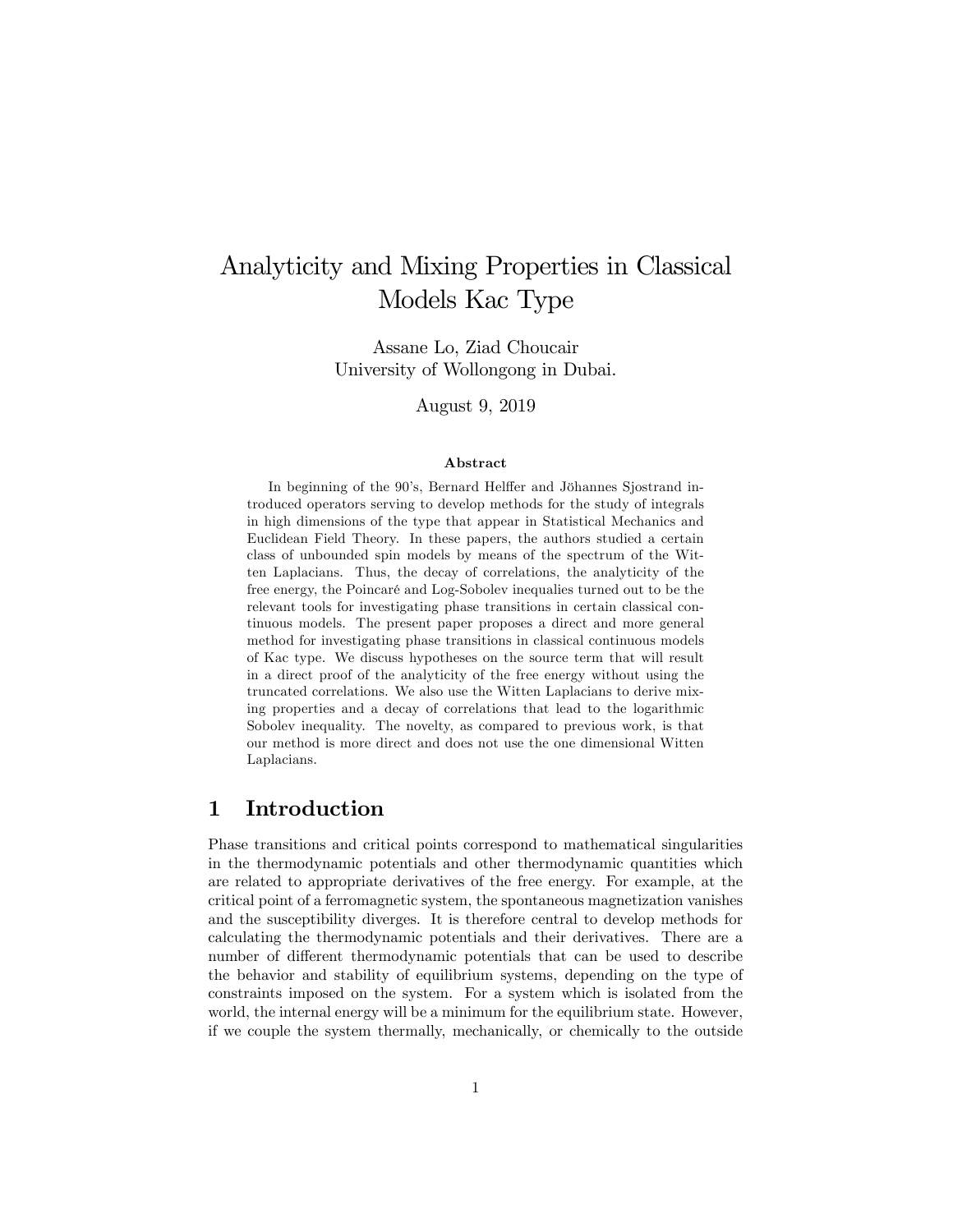world, other thermodynamic potentials will be minimized at equilibrium. The energy which is stored and retrievable in the form of work is called the free energy. There are many different forms of free energy in a thermodynamic system as there are combinations of constraints. The most common ones are: internal energy, U; the enthalpy, H; the Helmholtz free energy, A; the Gibbs free energy, G; and the grand potential,  $\Omega$ . These quantities play a role analogous to that of the potential energy in a spring, and for that reason they are called the thermodynamic potentials.

In the beginning of the 90's, new methods that are purely based on the Witten Laplacians have been developed by Helffer and Sjöstrand. In these papers, the authors studied a certain class of unbounded spin models by means of the spectrum of the Witten Laplacians. Thus, the decay of correlations, the analyticity of the free energy, the Poincaré and Log-Sobolev inequalies turned out to be the relevant tools for investigating the existence of phase transitions in certain classical continuous models.

In this paper, we propose a direct and more general method for investigating phase transitions in classical continuous models of Kac type. We discuss hypotheses on the source term that will result in a direct proof of the analyticity of the free energy without using the truncated correlations. We also use the Witten Laplacians to derive mixing properties and a decay of correlations that lead to the logarithmic Sobolev inequality. The novelty, as compared to previous work, is that our method is more direct and does not use the one dimensional Witten Laplacians. The paper is organized as follows:

In section 2, we give the background framework of the Witten Laplacian formalism. The readers who are interested in the connection between the operators used in this paper and the Laplacians initially introduced by Edward Witten [7] in 1882 may consult the appendix at the end of this paper.

In section 3, we discuss the models to be considered. These are generalizations of models for fluids whose Hamiltonians in the one dimensional case  $(d = 1)$  take the form

$$
\mathcal{H} = \sum_{i=1}^{N} \frac{p_i^2}{2M} + \sum_{1 \le i < j \le N} W(x_i, x_j) + \sum_{i=1}^{N} U(x_i),
$$

where  $U(x_i)$  is the potential energy of the  $i-th$  particle in an external field, W is a pair interaction potential.

In section 4, we discussed a new method for a direct proof of the analyticity of the free energy. The motivation for the study of the differentiability or even the analyticity of the pressure with respect to distinguished thermodynamic parameters such as temperature, chemical potential or external Öeld comes from the fact that the analytic behavior of the pressure is the classical thermodynamic indicator for the absence or existence of phase transition. The most famous result on the analyticity of the pressure is the circle theorem of Lee and Yang. This theorem asserts the following. Consider a  $\{-1, 1\}$  -valued spin system with ferromagnetic pair interaction and external field  $h$  and regard the quantity  $z = e^{h}$  as a complex parameter, then all zeroes of all partition functions (with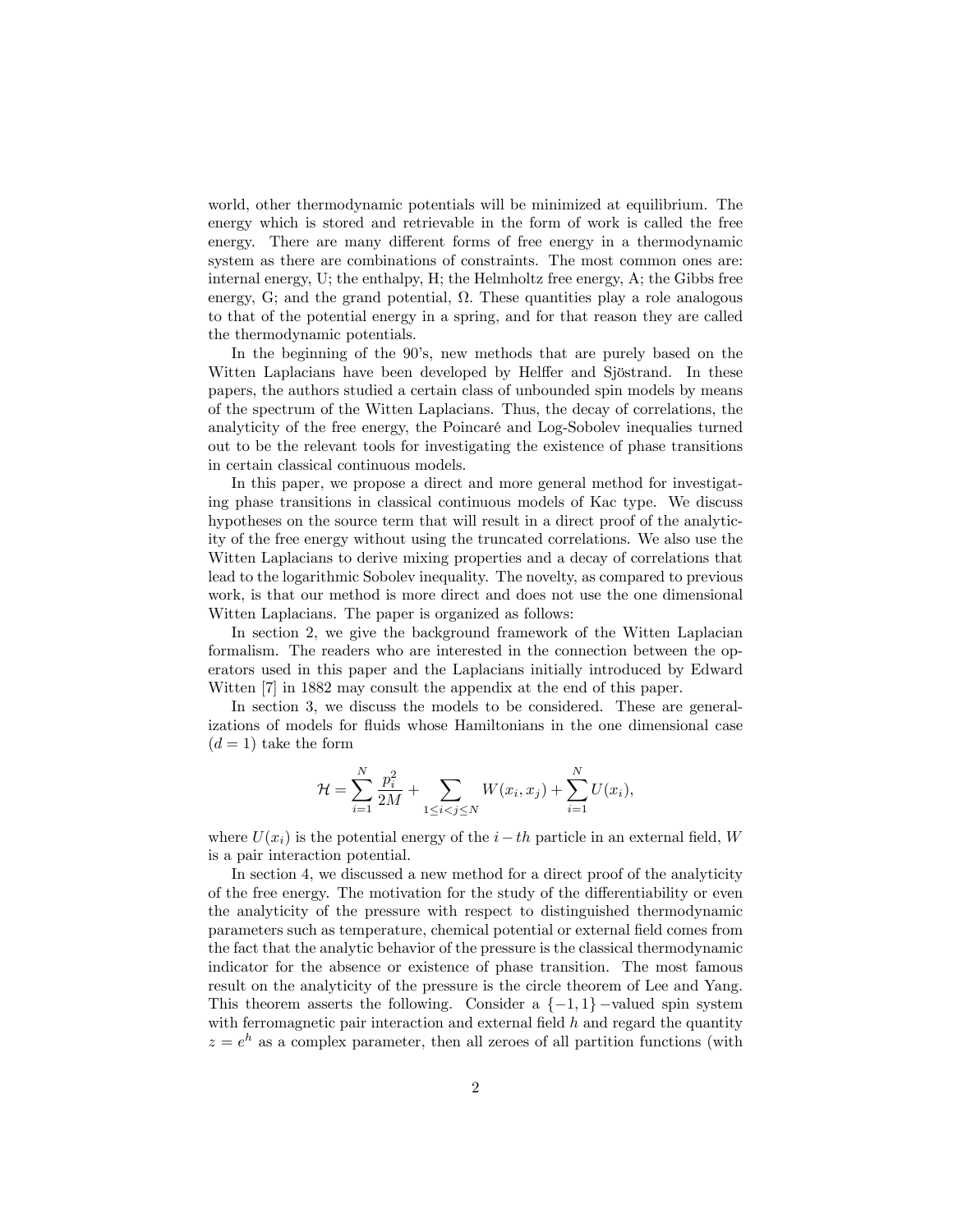free boundary condition), considered as functions of  $z$  lie in the complex unit circle. This theorem readily implies that the pressure is an analytic function of h in the region  $h > 0$  and  $h < 0$ .

There are various conventional indirect methods for proving the infinite differentiability or the analyticity of the pressure for (ferromagnetic and non ferromagnetic) systems at high temperatures, or at low temperatures, or at large external fields. Most of these take advantage of a sufficiently rapid decay of correlations and /or cluster expansion methods. The method that we develop in this section is based on a direct  $C<sup>n</sup>$ -bound of the derivatives of the free energy and permits a study of of the decay of the truncated correlations through the free energy. A famous open problem in Coulomb gases  $[26]$  is to find a direct proof of convergence of the Mayer expansion for dipoles at low activity (which does not use a cluster expansion). The dipole-dipole interaction should be smoothed at short distance so that it is stable. Our method in this section may help solve this problem provided that one can find a regularization of the dipole potential that satisfies the assumptions of our Hamiltonian. Exact formulas of the derivative of the free energy that do not use cluster expansions of renormalization group techniques are almost inexistent in the literature. M. Kac [27] obtained a formula for the pressure in terms of irreducible distribution functions. In section 5, we propose an alternative method for obtaining the decay of correlations and consequently the Log-Sobolev inequality without reducing the dimensions of the Witten Laplacians.

## 2 The Witten Laplacian Formalism

In this section, we give a brief outline of the Witten-Laplacian formalism framework. These methods were introduced in 1994 by Bernard Helffer and Jöhannes Sjostrand [2]. They are generally based on the analysis of suitable differential operators

$$
\mathbf{W}_{\Phi}^{(0)} = \left(-\Delta {+} \frac{\left|\boldsymbol{\nabla} \Phi\right|^{2}}{4} - \frac{\Delta \Phi}{2}\right)
$$

and

$$
\mathbf{W}_{\Phi}^{(1)} = -\boldsymbol{\Delta} + \frac{|\boldsymbol{\nabla}\Phi|^2}{4} - \frac{\boldsymbol{\Delta}\Phi}{2} + \mathbf{Hess}\Phi
$$

which are in some sense, deformations of the standard Laplace Beltrami operator. These operators commonly called Witten Laplacians were first introduced by Edward Witten [7] in 1982 in the context of Morse theory for the study of some topological invariants of compact Riemannian manifolds. In 1994, Bernard Helffer and Jöhannes Sjostrand [2] introduced two elliptic differential operators

$$
A_{\Phi}^{(0)} := -\mathbf{\Delta} + \mathbf{\nabla} \Phi \cdot \mathbf{\nabla}
$$

and

$$
A_{\Phi}^{(1)} := -\mathbf{\Delta} + \mathbf{\nabla} \Phi \cdot \mathbf{\nabla} + \mathbf{Hess} \Phi
$$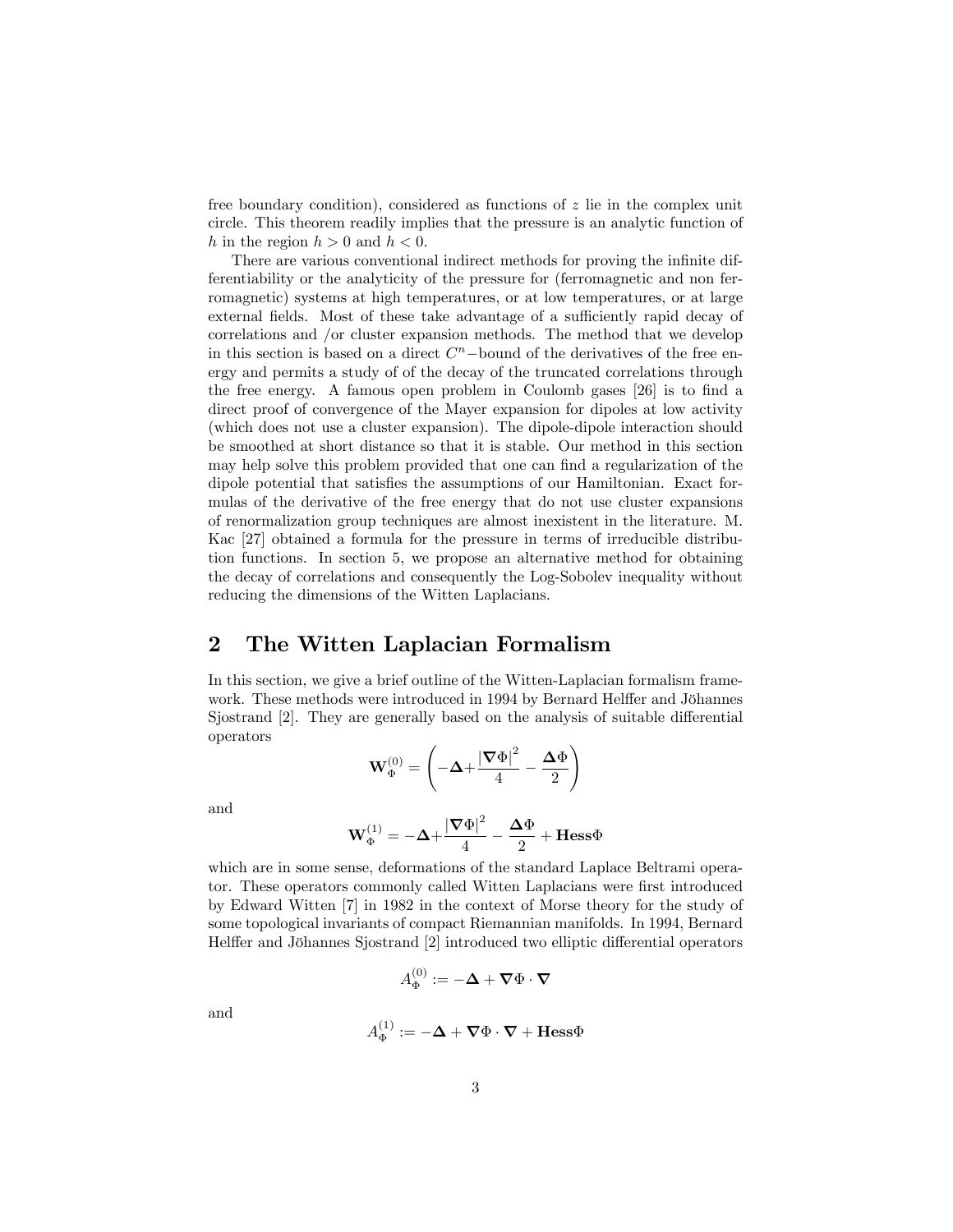sometimes called Helffer-Sjostrand operators serving to get direct methods for the study of integrals and operators in high dimensions of the type that appear in Statistical Mechanics and Euclidean Field Theory. In 1996, Jöhannes Sjostrand [4] observed that these so called Helffer-Sjostrand operators are in fact equivalent to Witten's Laplacians. Since then, there has been significant advances in the use of these Laplacians for the study of the thermodynamic behavior of quantities related to the Gibbs measure  $Z^{-1}e^{-\Phi}dx$ . As a simple illustration, say, one is interested in the study of the mean value  $\langle g \rangle$  where

$$
\langle g\rangle_\Lambda=\int g d\mu_\Lambda.
$$

and

$$
d\mu_{\Lambda}=\frac{e^{\Phi_{\Lambda}}dx}{\displaystyle\int}e^{\Phi_{\Lambda}}dx}
$$

for a suitable smooth function  $g$ , one can first solve the equation

$$
\nabla g = \left(-\Delta + \nabla \Phi \cdot \nabla\right) \mathbf{v} + \mathbf{Hess} \Phi \mathbf{v},
$$

where the solution **v** is a suitable  $C^{\infty}$  –vector field and the operator  $(-\Delta + \nabla \Phi \cdot \nabla)$ acts diagonally on each component of v: Under certain assumptions on the Hamiltonian  $\Phi$  one can see that **v** is also a solution of the system

$$
g = \langle g \rangle_{\Lambda} + \mathbf{v} \cdot \nabla \Phi - \text{div}\mathbf{v}.
$$

It turns out that if  $q(0) = 0$  and 0 is a critical point of  $\Phi$  then

$$
\langle g \rangle_{\Lambda} = div \mathbf{v}(0).
$$

The study of the thermodynamic properties of the mean value is then reduced to estimating the derivatives of the solution v:

Numerous techniques have been developed for the study of integrals associated to the equilibrium Gibbs state for certain unbounded spins systems [6], [10-14]. One of the most striking result is an exact formula for the covariance of two functions in terms of the Witten Laplacian on one forms leading to sophisticated methods for estimating the two-point correlation functions. This formula is in some sense a stronger and more flexible version of the Brascamp-Lieb inequality [9]. The formula may be written as:

$$
\mathbf{cov}(f,g) = \int \left( A_{\Phi}^{(1)^{-1}} \nabla f \cdot \nabla g \right) e^{-\Phi(x)} dx.
$$

To understand the idea behind the formula mentioned above, let us denote by  $\langle f \rangle$  the mean value of f with respect to the measure

$$
e^{-\Phi(x)}dx,
$$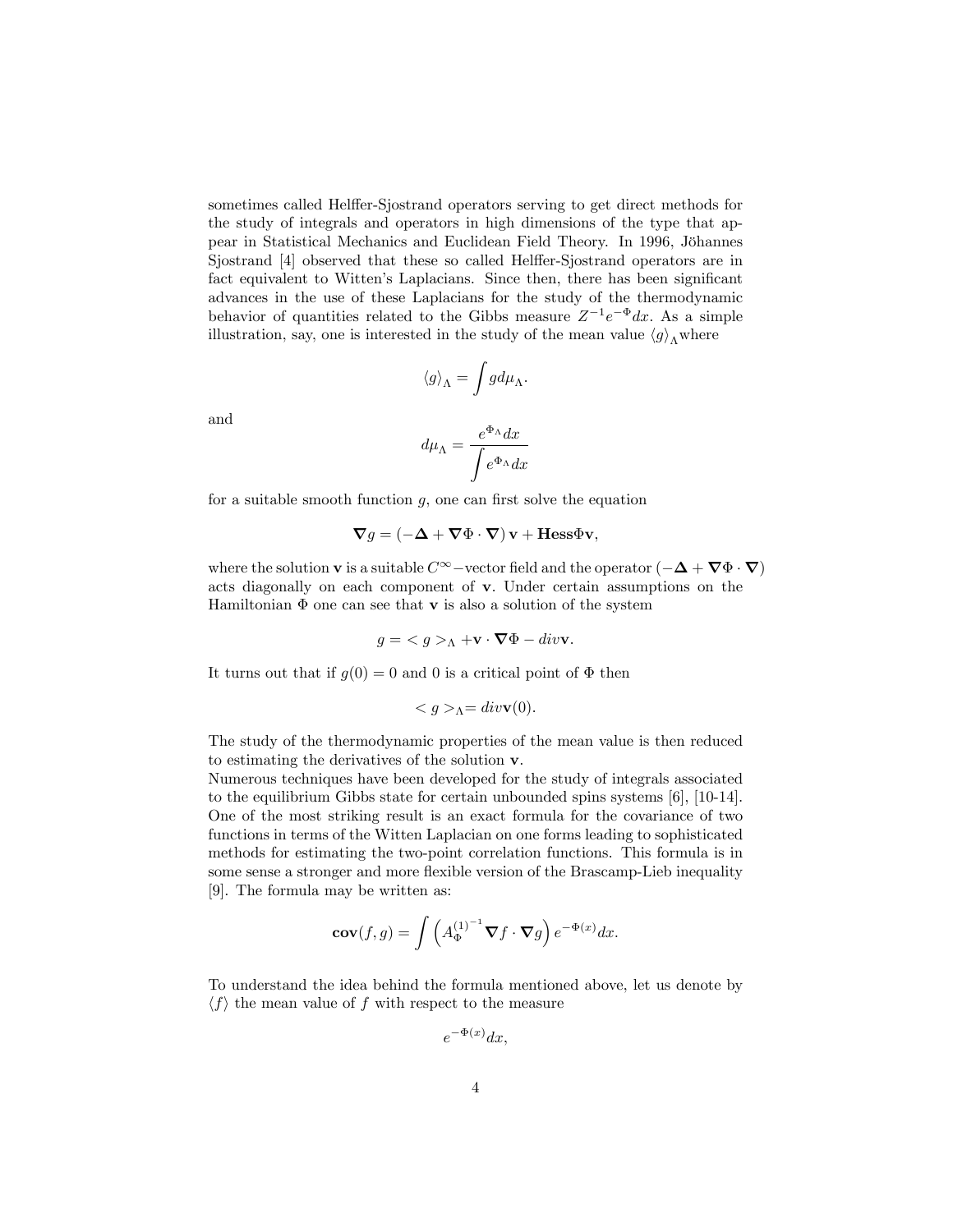the covariance of two functions  $f$  and  $g$  is defined by

$$
cov(f,g) = \langle (f - \langle f \rangle)(g - \langle g \rangle) \rangle.
$$

If one wants to have an expression of the covariance in the form

$$
\mathbf{cov}(f,g) = \langle \mathbf{\nabla} g \cdot \mathbf{w} \rangle_{L^2(\mathbb{R}^n, \mathbb{R}^n; e^{-\Phi} dx)},
$$

for a suitable vector field **w**, we get, after observing that  $\nabla g = \nabla (g - \langle g \rangle)$ ,

$$
\mathbf{cov}(f,g) = \int (g - \langle g \rangle)(\mathbf{\nabla} \Phi - \mathbf{\nabla}) \cdot \mathbf{w} e^{-\Phi(x)} dx.
$$

This leads to the question of solving the equation

$$
f - \langle f \rangle = (\nabla \Phi - \nabla) \cdot \mathbf{w}.
$$

Now trying to solve this above equation with  $\mathbf{w} = \nabla u$ , we obtain the equation

$$
f - \langle f \rangle = A_{\Phi}^{(0)} u
$$
  

$$
\langle u \rangle = 0.
$$

Assuming for now the existence of a smooth solution, we get by differentiation of this above equation:

$$
\boldsymbol{\nabla} f = A_{\Phi}^{(1)} \boldsymbol{\nabla} u
$$

and the formula is now easy to see.

## 3 Models To Be Considered

We shall consider systems where each component is located at a site  $i$  of a crystal lattice  $\mathbb{Z}^d$ ; and is described by a continuous real parameter  $x_i \in \mathbb{R}$ . A particular configuration of the total system will be characterized by an element  $X = (x_i)_{i \in \Lambda}$  of the product space  $\Omega = \mathbb{R}^{\Lambda}$ . This set is called the configuration space or phase space.

We shall denote by  $\Phi = \Phi^{\Lambda}$  the Hamiltonian which assigns to each configuration  $X \in \mathbb{R}^{\Lambda}$  a potential energy  $\Phi(X)$ : The probability measure that describes the equilibrium of the system is then given by the Gibbs measure

$$
d\mu^{\Lambda}(X) = Z_{\Lambda}^{-1} e^{-\Phi(X)} dX.
$$

 $Z > 0$  is a normalization constant,

$$
Z = Z_{\Lambda} = \int_{\mathbb{R}^{\Lambda}} e^{-\Phi(X)} dX
$$

For any finite domain  $\Lambda$  of  $\mathbb{Z}^d$ ; we shall consider a Hamiltonian of the phase space  $\Omega = \mathbb{R}^{\Lambda}$ ; satisfying: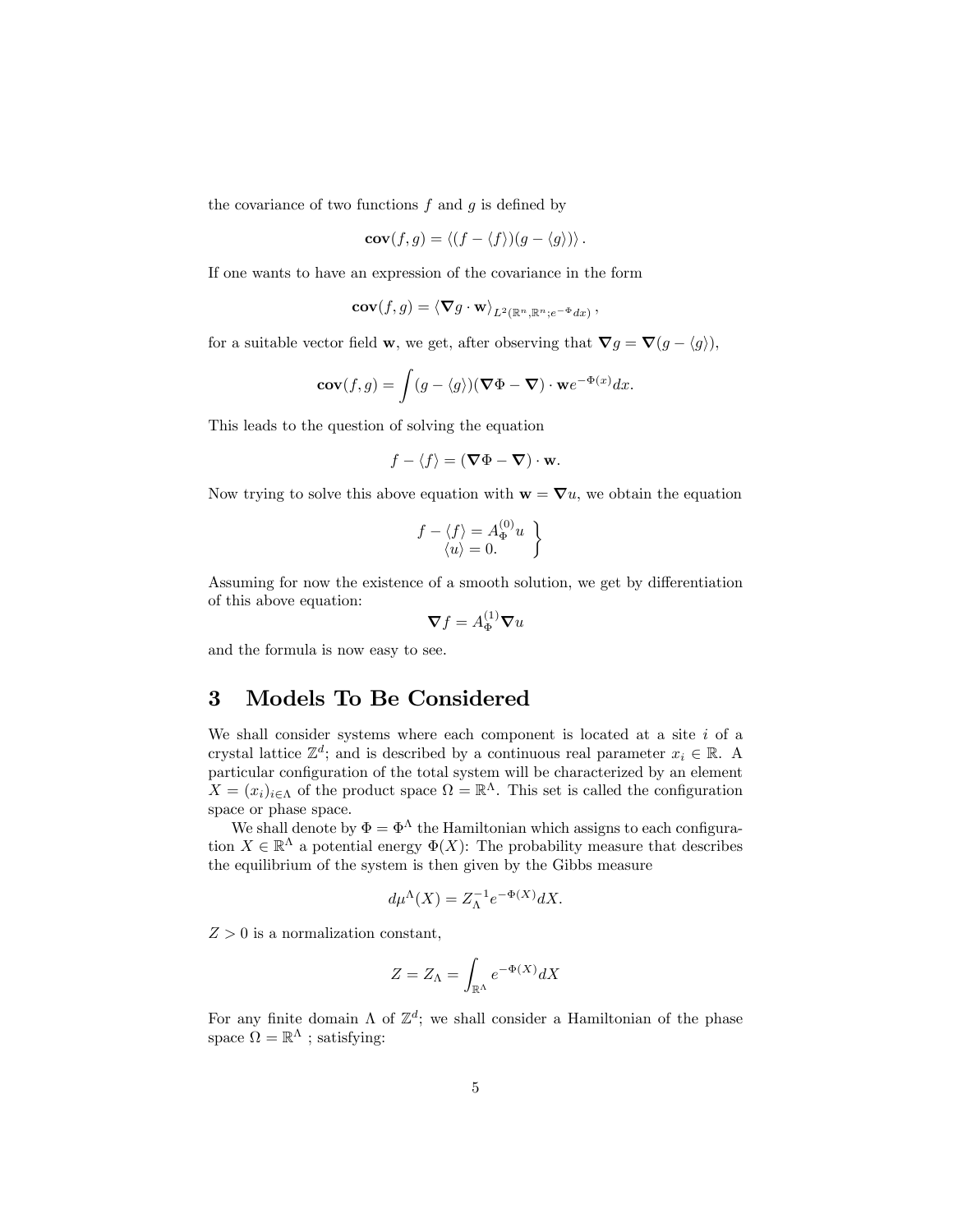- 1. lim  $\lim_{|X| \to \infty} |\nabla \Phi(X)| = \infty$
- 2. For some M, any  $\partial^{\alpha} \Phi$  with  $|\alpha| = M$  is bounded on  $\mathbb{R}^{\Lambda}$ .
- 3. For  $|\alpha| \geq 1$ ,  $|\partial^{\alpha} \Phi(X)| \leq C_{\alpha} \left(1 + |\nabla \Phi(X)|^2\right)^{1/2}$  for some  $C_{\alpha} > 0$

4. There exist  $w > 0, C > 0$  such that  $X \cdot \nabla \Phi \geq C |X|^{1+w}$  for all  $|X| \geq \frac{1}{C}$ .

Here and in what follows,  $\alpha = (\alpha_i)_{i=1,\dots,m} \in \mathbb{Z}_+^{|\Lambda|}$  shall denote a multiindex. We set  $|\alpha| = \sum_{i=1}^m \alpha_i$ ,  $\alpha! = \alpha_1! \cdots \alpha_m!$ . If  $\beta = (\beta_i)_{i=1,\dots,m} \in \mathbb{Z}_+^{|\Lambda|}$  and  $\beta_j \leq \alpha_j$  for all  $j = 1, ..., m$ , then we write  $\beta \leq \alpha$ . For  $\alpha, \beta \in \mathbb{Z}_+^{|\Lambda|}$  such that  $\beta \leq \alpha$ , we put  $\begin{pmatrix} \alpha \\ \beta \end{pmatrix}$ β  $\setminus$  $=\frac{\alpha!}{\beta!(\alpha-\beta)!}$ . If  $\alpha=(\alpha_i)_{i=1,\dots,m}\in\mathbb{Z}_+^{|\Lambda|}$  and  $X\in\mathbb{R}^d$  we write  $X^{\alpha} = \prod_{i=1}^{m} x^{\alpha_i}$ , and  $\partial^{\alpha} = \partial^{\alpha_1} / \partial x_1^{\alpha_1} ... \partial^{\alpha_m} / \partial x_m^{\alpha_m}$ . The Hessian of the Hamiltonian  $\Phi$  will be denoted by Hess $\Phi$ . Finally, if i and j are two nearest neighbor sites in  $\mathbb{Z}^d$  we write  $i \sim j$ .

## 4 A Method For Proving The Analyticity Of The Free Energy

We consider the Hamiltonian given by

$$
\Phi^t(x) = \Phi_\Lambda(x) - t g(x),
$$

where t is a thermodynamic parameter (temperature or magnetic field), and  $q$ satisfying

$$
|\partial^{\alpha} \nabla g| \le C_{\alpha}, \qquad \forall \alpha \in \mathbb{N}^{|\Lambda|}.
$$
 (1)

The finite volume pressure or free energy of the system is defined by

$$
P_{\Lambda}(t) = \frac{1}{|\Lambda|} \ln \left[ \int_{\mathbb{R}^{\Lambda}} dx e^{-\Phi^{t}(x)} \right].
$$

We will be interested in the  $k$ -times differentiability of the pressure in the thermodynamic limit given by

$$
P(t) = \lim_{|\Lambda| \to \infty} P_{\Lambda}(t).
$$

We first recall some results already obtained in [5] and [16].

**Theorem 1** ([5]) If  $\Phi_{\Lambda}$  satisfies assumptions 1-4 and g satisfies (1), then there exist  $T^* > 0$  such that the k times derivatives of  $P_{\Lambda}(t)$   $(k \ge 1)$  satisfies

$$
\frac{d^{(k)}P_{\Lambda}(t)}{dt^k} = P_{\Lambda}^{(k)}(t) = \frac{(k-1)!\left\langle A_g^{k-1}g \right\rangle_{t,\Lambda}}{|\Lambda|}, \text{ for all } t \in [0, T^*)
$$
 (2)

where

$$
A_{g}h := A_{\Phi_{\Lambda}^{t}}^{(1)^{-1}} \nabla h \cdot \nabla g,
$$
\n(3)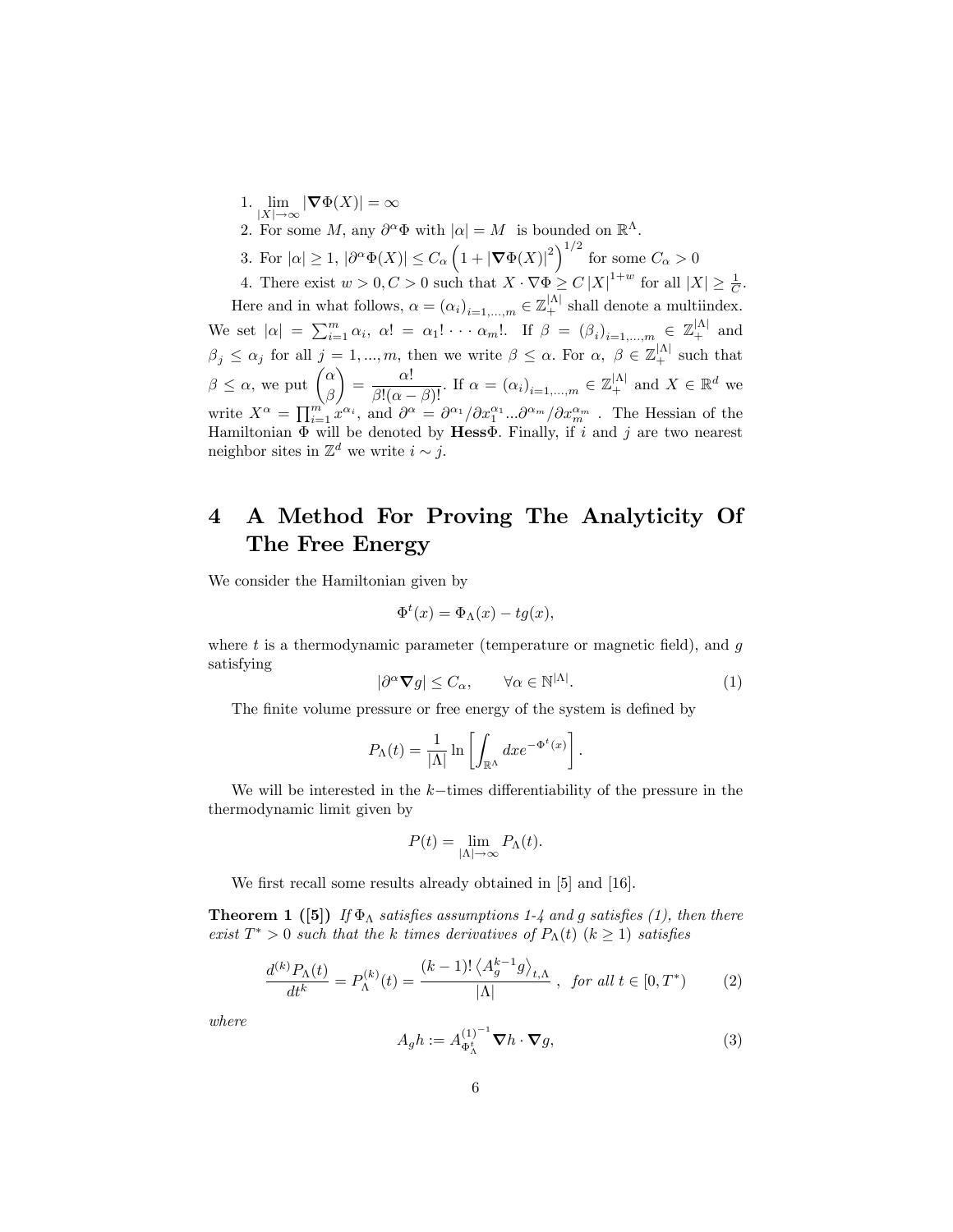$$
A_g^0 g := g, \quad A_g^1 g := A_g g, \quad A_g^2 g := A_g (A_g g), \quad A_g^{k-1} g := \underbrace{(A_g \circ A_g \circ \cdots \circ A_g) g}_{k-1 \text{ times}},
$$

and

$$
\langle \cdot \rangle_{t,\Lambda} = \frac{\int_{\mathbb{R}^\Lambda} \cdot dxe^{-\Phi^t(x)}}{\int_{\mathbb{R}^\Lambda} dx e^{-\Phi^t(x)}}.
$$

The proof of this theorem can be found in [5].

**Theorem 2 ([16])** If  $\Phi_{\Lambda}$  satisfies assumptions 1-4 and g satisfies (1), then

$$
\sum_{j=0}^{k} \frac{\langle g^{j} \rangle_{\Lambda,t} \langle A_{g}^{k-j} g \rangle_{\Lambda,t}}{j!} = \frac{1}{k!} \langle g^{k+1} \rangle_{\Lambda,t}, \qquad k \ge 0
$$
 (4)

Proof. First observe that

$$
\langle g^p A_g h \rangle_{\Lambda, t}
$$
\n
$$
= \left\langle g^p A_{\Phi^t}^{(1)^{-1}} \nabla h \cdot \nabla g \right\rangle_{\Lambda, t}
$$
\n
$$
= \frac{1}{p+1} \left\langle A_{\Phi^t}^{(1)^{-1}} \nabla h \cdot \nabla g^{p+1} \right\rangle_{\Lambda, t}
$$
\n
$$
= \frac{1}{p+1} \text{cov}\left(g^{p+1}, h\right)
$$
\n
$$
= \frac{1}{p+1} \left[ \left\langle g^{p+1} h \right\rangle_{\Lambda, t} - \left\langle g^{p+1} \right\rangle_{\Lambda, t} \left\langle h \right\rangle_{\Lambda, t} \right], \quad p = 0, 1, \dots
$$

Setting

$$
k = p + 1 \quad \text{and} \quad h = A_g^{n-k-1}g,
$$

yields

$$
\left\langle g^{k}\right\rangle _{\Lambda,t}\left\langle A_{g}^{n-k-1}g\right\rangle _{\Lambda,t}=\left\langle g^{k}A_{g}^{n-k-1}g\right\rangle _{\Lambda,t}-k\left\langle g^{k-1}A_{g}^{n-k}g\right\rangle _{\Lambda,t}.
$$

Now dividing by  $k!$ , summing over  $k$  and noticing that on the right hand side one obtains a telescoping sum, yields

$$
\sum_{k=0}^{n-1} \frac{\langle g^k \rangle_{\Lambda,t} \langle A_g^{n-k-1} g \rangle_{\Lambda,t}}{k!} = \frac{1}{(n-1)!} \langle g^n \rangle_{\Lambda,t}.
$$

 $\blacksquare$ 

Now observe that if

$$
x_k = \frac{\langle g^k \rangle_{t,\Lambda}}{k!}
$$
 and  $y_k = \langle A_g^k g \rangle_{t,\Lambda}$ ,  $k \ge 0$ ,

then (4) is equivalent to

$$
\{x_k\} * \{y_k\} = (k+1)x_{k+1}.\tag{5}
$$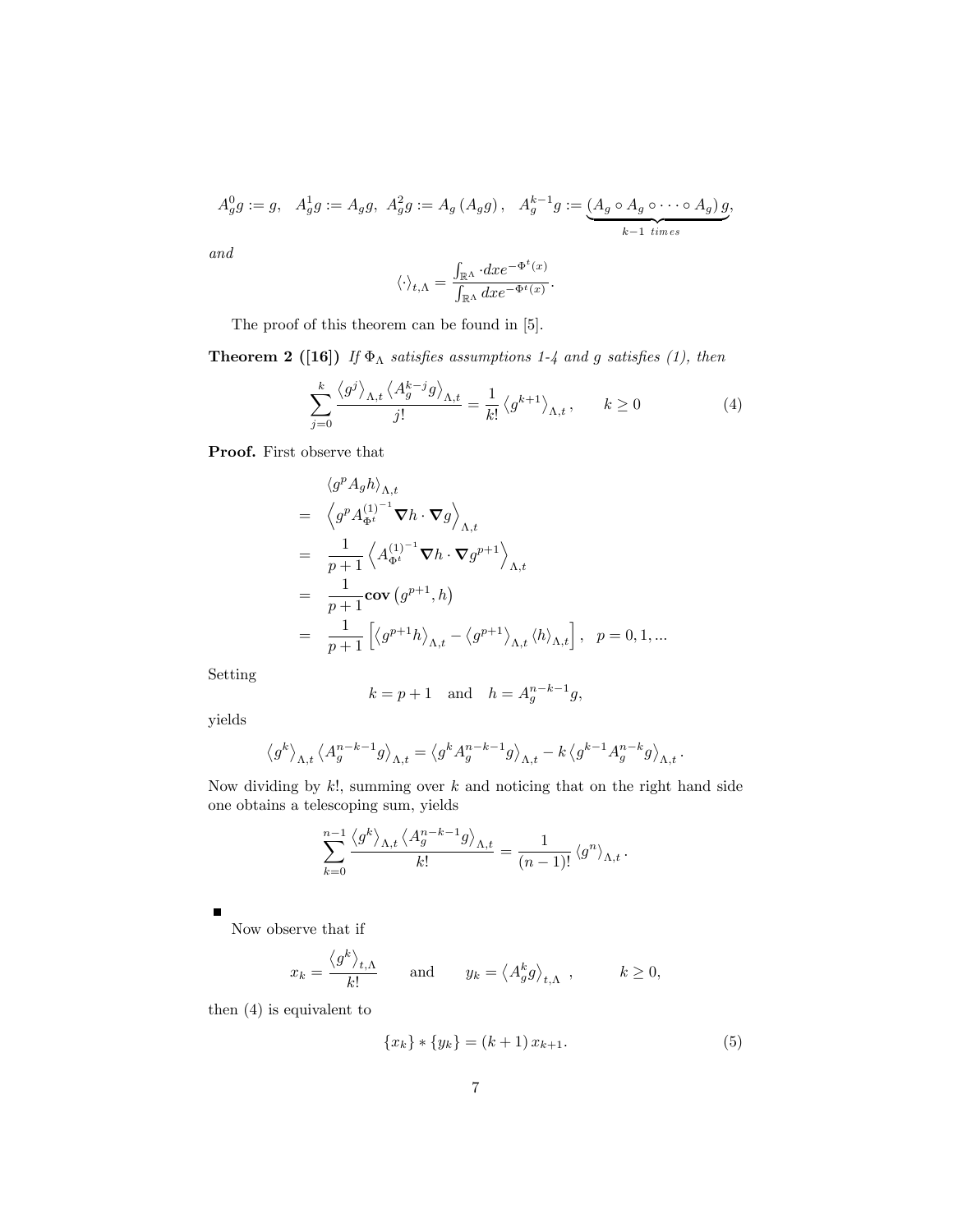where  ${x_k} \cdot {y_k}$  is the discrete circular convolution given by

$$
\{x_k\} * \{y_k\} = \sum_{j=0}^k x_j y_{k-j}.
$$

Now to find a formula for  $y_k$ , we need to find a suitable transform that will allow us to deconvolve and invert the convolution equation.

Recall that the discrete time Fourier transform of the sequence  $x_k$   $k \geq 0$  is defined to be

$$
X(\omega) = \sum_{k=0}^{\infty} x_k e^{-ik\omega}, \qquad \omega \in [-\pi, \pi].
$$

The corresponding inverse transform is given by

$$
x_k = \frac{1}{2\pi} \int_{-\pi}^{\pi} X(\omega) e^{ik\omega} d\omega, \qquad k \ge 0.
$$

With  $x_k =$  $\left\langle g^{k}\right\rangle _{t,\Lambda}$  $\frac{\partial f(x)}{\partial k!}$ , the input g will be selected so that the sequence  $(x_k)_k$ will be of temperate growth and that  $X(\omega)$  will not vanish on  $[-\pi, \pi]$ . As a result of this  $X(\omega)$ , will be a  $2\pi$ -periodic distribution defined as the boundary value of a holomorphic function in the open lower half plane.

If  $X(\omega)$  and  $Y(\omega)$  are the discrete time Fourier transform of  $x_k$  and  $y_k$ respectively, then the discrete time Fourier transform of  $x_k * y_k$  is  $X(\omega)Y(\omega)$ . It also follows from the properties of the transform that the discrete time Fourier transform of  $(k+1)x_{k+1}$  is  $ie^{i\omega} \frac{dX(\omega)}{d\omega}$ . Thus taking the transform on both sides of equation  $(5)$ , we obtain

$$
X(\omega)Y(\omega) = ie^{i\omega}\frac{dX(\omega)}{d\omega}.
$$

Hence

$$
Y(\omega) = i \frac{X'(\omega)}{X(\omega)} e^{i\omega}.
$$

Now taking the inverse transform, we get

$$
y_k = \frac{i}{2\pi} \int_{-\pi}^{\pi} \frac{X'(\omega)}{X(\omega)} e^{i\omega(k+1)} d\omega \tag{6}
$$

and

$$
|y_k| \leq \frac{1}{2\pi} \int_{-\pi}^{\pi} \left| \frac{X'(\omega)}{X(\omega)} \right| d\omega.
$$

Note that

$$
X(\omega) := \sum_{k=0}^{\infty} \frac{\langle g^k \rangle_{t,\Lambda}}{k!} e^{-ik\omega} = \langle \exp\left(ge^{-i\omega}\right) \rangle_{t,\Lambda}, \qquad \omega \in [-\pi, \pi].
$$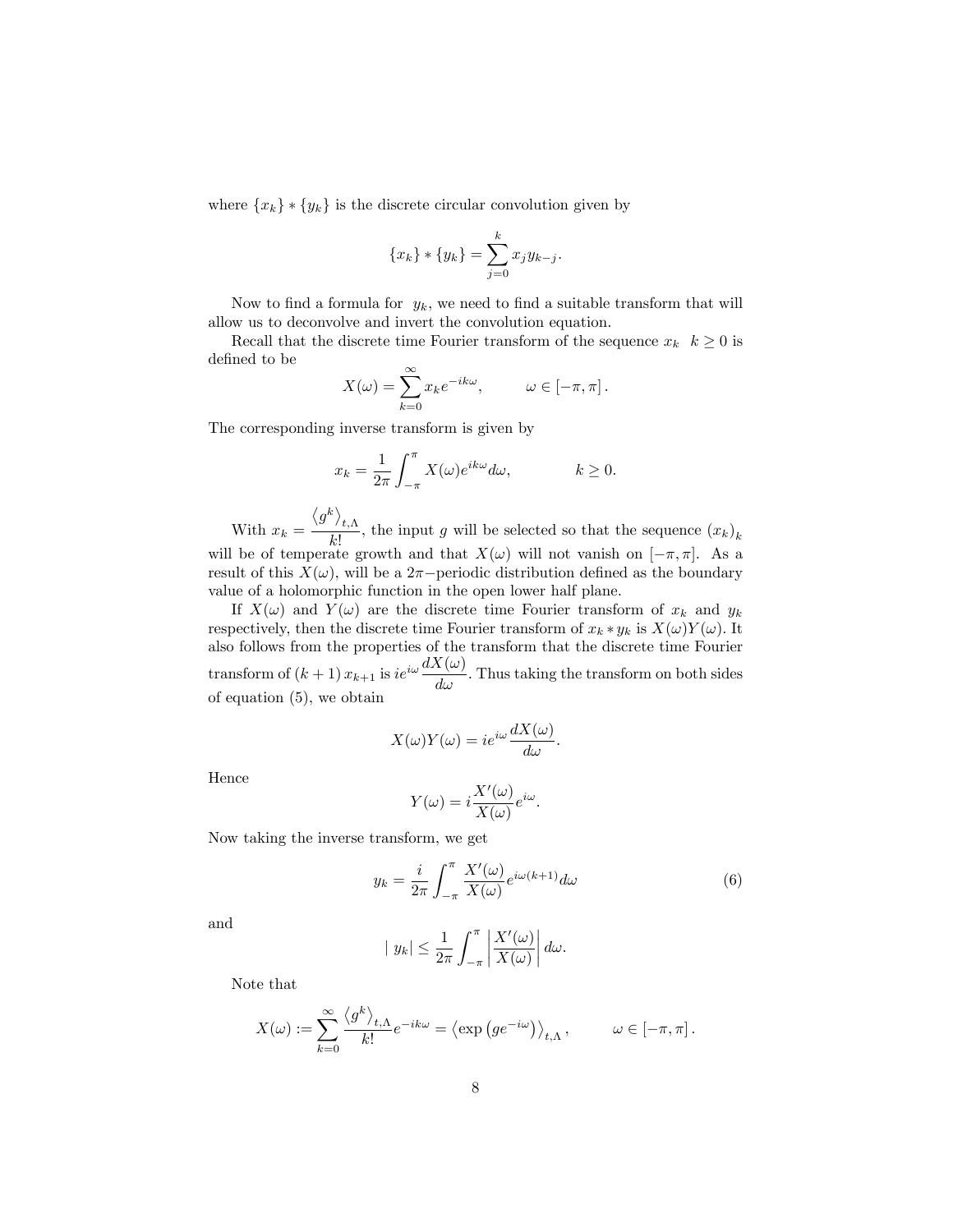Thus

$$
\frac{X'(\omega)}{X(\omega)} = -ie^{i\omega} \frac{\langle g \exp(g e^{-i\omega}) \rangle_{t,\Lambda}}{\langle \exp(g e^{-i\omega}) \rangle_{t,\Lambda}}.
$$

Because  $q$  has bounded derivatives, one can see that

$$
\int_{-\pi}^{\pi} \left| \frac{X'(\omega)}{X(\omega)} \right| d\omega = \mathcal{O}(|\Lambda|).
$$

See Proposition 1.7 in [2].

We have the following result:

**Proposition 3** Suppose that the Hamiltonian  $\Phi_{\Lambda}$  satisfies assumptions 1-4 and that g satisfies (1) and is g selected so that the sequence  $\left(\frac{\langle g^k \rangle_{t,\Lambda}}{k!}\right)$  $\overline{\phantom{0}}$ k will be of temperate growth and that

$$
X(\omega) := \sum_{k=0}^{\infty} \frac{\langle g^k \rangle_{t,\Lambda}}{k!} e^{-ik\omega}, \qquad \omega \in [-\pi, \pi]
$$

will not vanish on  $[-\pi, \pi]$ . There exist  $T^* > 0$  such that the infinite volume pressure  $P(t)$  is k-times continuously differentiable on the interval  $(0,T^*)$ . Moreover for  $k \geq 1$ ,

$$
\left| P^{(k)}(t) \right| \le C \left( k - 1 \right) !
$$

**Proof.** The result follows from Theorem 1 and equation (6).  $\blacksquare$ 

Recall that a function  $f$  is real analytic on an open interval  $I$  if and only if f is real smooth and for every compact set  $K \subset I$  there exists a constant C such that for every  $t \in K$  and every non-negative integer k the following bound holds

$$
\left|\frac{d^k f}{dt^k}(t)\right| \leq C^{k+1} k!.
$$

**Corollary 4** Under the assumptions of Proposition 3, there exist  $T^* > 0$  such that the infinite volume pressure  $P(t)$  is analytic on the interval  $(0,T^*)$ .

#### 4.1 Comparison With Previous Results

There are various ways of proving the infinite differentiability or the analyticity of the pressure for (ferromagnetic and non ferromagnetic) systems at high temperatures, or at low temperatures, or at large external Öelds. Most of these take advantage of a sufficiently rapid decay of correlations and /or cluster expansion methods. Here is a small sample of relevant references. Bricmont, Lebowitz and Pfister [21], Dobrushin [22], Dobrushin and Sholsman [23], [24]....

Recall that our method is suitable for investigating classical models whose Hamiltonians are of the form

$$
H_{\Lambda,\gamma}(\sigma_{\Lambda}/\sigma_{\Lambda^c}) = -\frac{1}{2} \sum_{i,j \in \Lambda} J_{\gamma}(i,j) \sigma_i \sigma_j - \sum_{i \in \Lambda, j \in \Lambda^c} J_{\gamma}(i,j) \sigma_i \sigma_j,
$$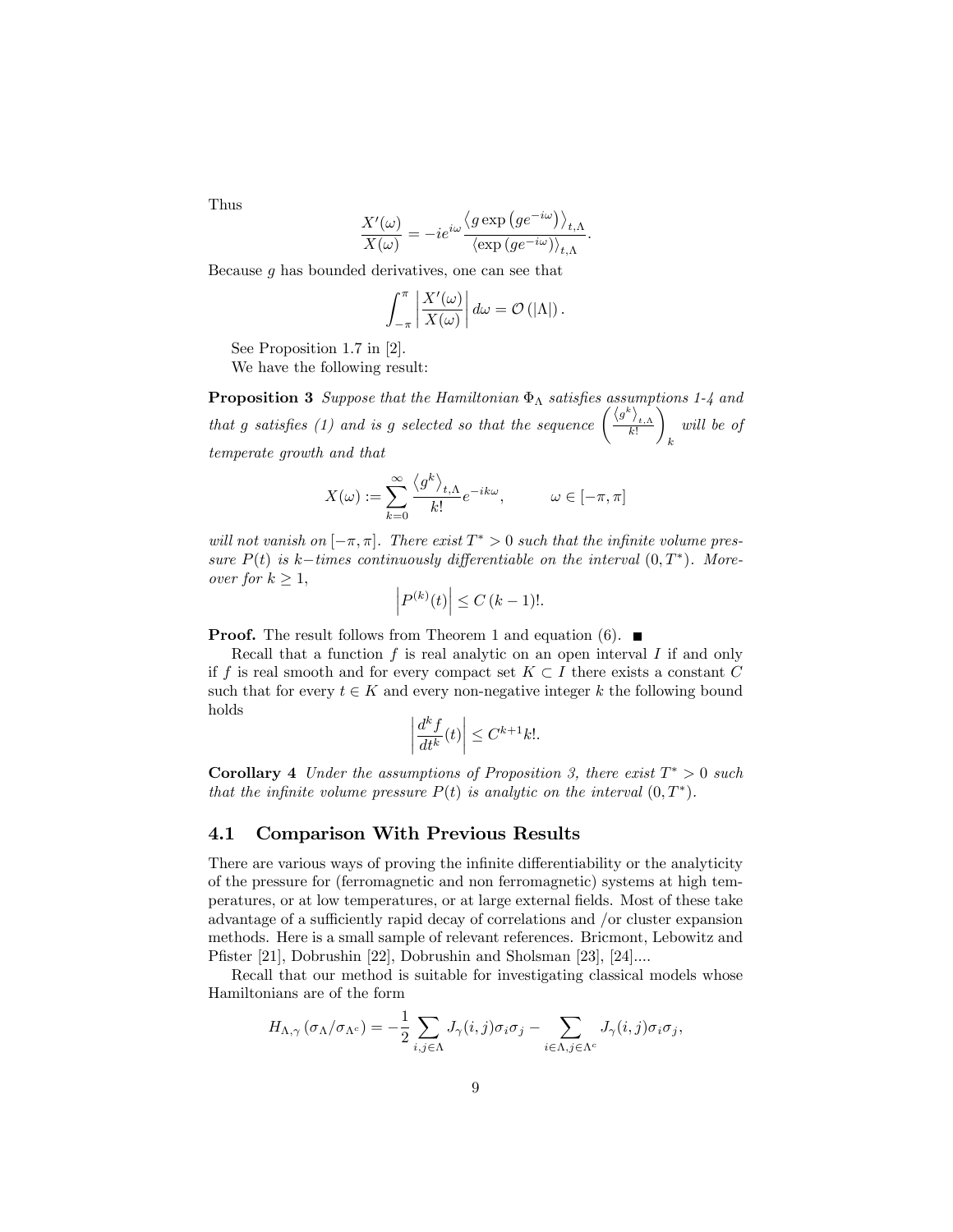where  $\Lambda$  is a finite subset of  $\mathbb{Z}^2$ ,  $\sigma_{\Lambda} = (\sigma_i)_{i \in \Lambda} \in \{-1,1\}^{\Lambda}$  with boundary condition  $\sigma_{\Lambda^c} = (\sigma_i)_{i \in \Lambda^c}$ .<br>Indeed, Marc Kac showed in [1] that when

 $J(r) = e^{-|r|},$ 

this model may be studied through the transfer operator

$$
K^m_\gamma = e^{-\frac{1}{2}\gamma q(x)} e^{\gamma \Delta_m} e^{-\frac{1}{2}\gamma q(x)},
$$

where

$$
\gamma q(x) = \frac{1}{2} \tanh\left(\frac{\gamma}{2}\right) \sum_{i=1}^{m} x_i^2 - \sum_{i=1}^{m} \log \cosh\left[\sqrt{\frac{\gamma \beta}{2}} (x_i + x_{i+1})\right],
$$

with the convention  $x_{m+1} = x_1$ . He proved that when  $\gamma$  approaches 0, the behavior of the system only depends on the Kac potential

$$
q(x) = \sum_{i=1}^{m} \frac{x_i^2}{4} - \sum_{i=1}^{m} \log \cosh \left[ \sqrt{\frac{\beta}{2}} (x_i + x_{i+1}) \right].
$$

Thus by reducing the two dimensional problem into a one dimensional problem, M. Kac showed that the critical temperature occurs at  $\beta_c = \frac{1}{4}$  $\frac{1}{4}$ .

The d-dimensional mean field Kac Hamiltonian

$$
\Phi(x) = \frac{x^2}{2} - 2 \sum_{i \sim j} \ln \cosh \left[ \sqrt{\frac{\beta}{2}} (x_i + x_j) \right].
$$

satisfies assumptions 1-4 above if  $\beta < \frac{1}{4d}$ .

Indeed, let

$$
\Phi(x) = \frac{x^2}{2} + \Psi(x),
$$

where

$$
\Psi(x) = -2 \sum_{i,j \in \Lambda, i \sim j} \ln \cosh \left[ \sqrt{\frac{\beta}{2}} (x_i + x_j) \right].
$$

We have

$$
\Psi_{x_i} = -2 \sum_{j:, j \sim i} \frac{\sqrt{\frac{\beta}{2}} \sinh\left[\sqrt{\frac{\beta}{2}} (x_i + x_j)\right]}{\cosh\left[\sqrt{\frac{\beta}{2}} (x_i + x_j)\right]}
$$

$$
\Psi_{x_i x_k} = \begin{cases}\n-\beta \sum_{j:, j \sim i} \frac{1}{\cosh^2\left[\sqrt{\frac{\beta}{2}} (x_i + x_j)\right]} & \text{if } k = i \\
-\frac{\beta}{\cosh^2\left[\sqrt{\frac{\beta}{2}} (x_i + x_k)\right]} & \text{if } k \sim i \\
0 & \text{otherwise.} \end{cases}
$$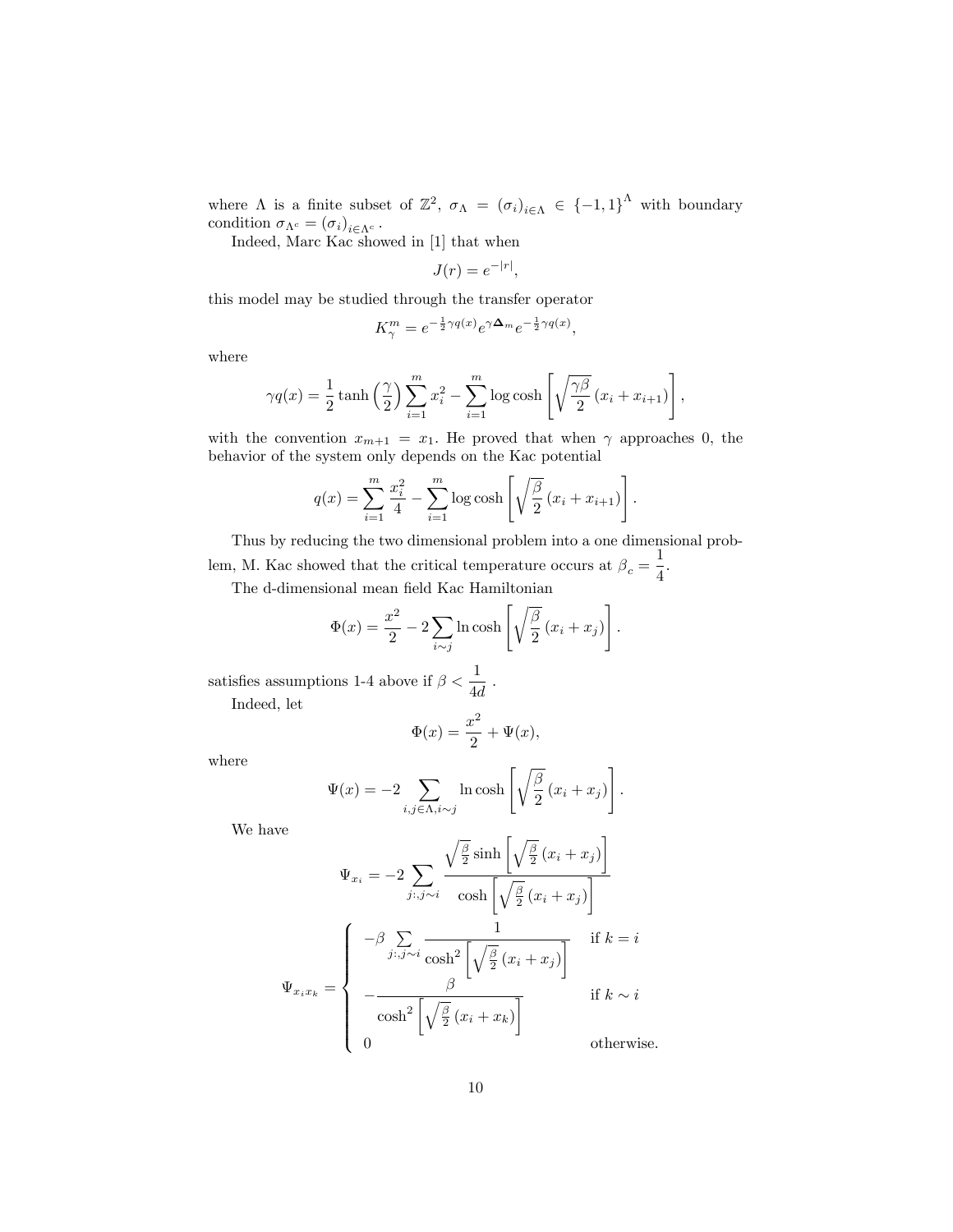It then follows that

$$
\begin{split} |\Psi_{x_i}| \leq 4d\sqrt{\frac{\beta}{2}},\\ |\Psi_{x_ix_i}| \leq 2d\beta, \end{split}
$$

and

$$
|\Psi_{x_ix_k}| \le \beta \quad \text{if } k \sim i.
$$

Similarly, using the properties of cosh and sinh and the fact that  $\sinh t \leq \cosh t$ for all  $t$  one can see that all derivatives of order greater than or equal to one are bounded.

Now we propose to find the values of  $\beta$  for which assumption 4 holds. i.e. there exist  $w > 0, C > 0$  such that  $x \cdot \nabla \Phi \ge C |x|^{1+w}$  for all  $|x| \ge \frac{1}{C}$ .

First write

$$
\Psi_{x_i} = \int_0^1 \frac{d}{ds} \Psi_{x_i}(sx) ds = \int_0^1 x \cdot \nabla \Psi_{x_i}(sx) ds
$$

$$
= \sum_{j \in \Lambda} \int_0^1 \Psi_{x_i x_j}(sx) x_j ds.
$$

Thus

$$
x \cdot \nabla \Psi = \sum_{i,j \in \Lambda} c_{ij} x_i x_j,
$$

where

$$
c_{ij} = \int_0^1 \Psi_{x_i x_j}(sx) ds.
$$

There is a Schur's Lemma (see[25]) that says for each rectangular array

$$
(c_{ij})_{\substack{1 \leq i \leq m \\ 1 \leq j \leq n}}
$$

and each pair of sequence  $(x_i)_{1 \leq i \leq m}$  and  $(y_j)_{1 \leq j \leq n}$  we have the bound

$$
\left| \sum_{i=1}^{m} \sum_{j=1}^{n} c_{ij} x_i y_j \right| \leq \sqrt{RC} \left( \sum_{i=1}^{m} |x_i|^2 \right)^{1/2} \left( \sum_{j=1}^{n} |y_j|^2 \right)^{1/2}
$$

where  $R$  and  $C$  are the row sum and column sum maxima defined by

$$
R = \max_{i} \sum_{j=1}^{n} |c_{ij}|
$$
 and  $C = \max_{j} \sum_{i=1}^{m} |c_{ij}|$ .

Now using this result , we have

$$
\sum_{j \in \Lambda} |c_{ij}| \leq \sum_{j \in \Lambda} \int_0^1 |\Psi_{x_i x_j}| (sx) ds
$$
  
= 
$$
\int_0^1 |\Psi_{x_i x_i}| (sx) ds + \sum_{j \in \Lambda, j \sim i} \int_0^1 |\Psi_{x_i x_j}| (sx) ds
$$
  

$$
\leq 2 d\beta + 2 d\beta.
$$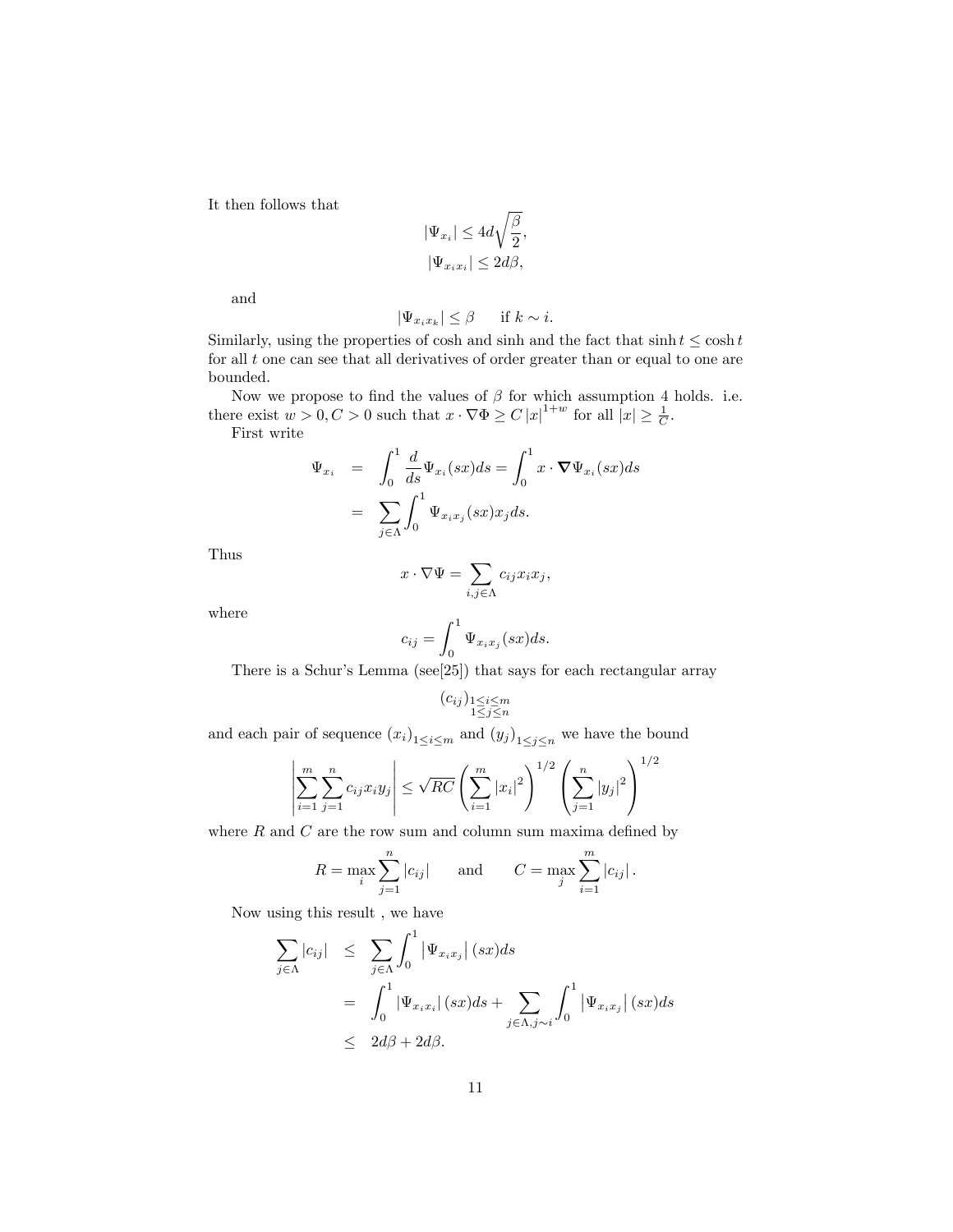Thus

 $R \leq 4d\beta.$ 

Similarly, we have

 $C \leq 4d\beta,$ 

and

$$
|x\cdot\nabla\Psi|\leq 4d\beta\left|x\right|^{2}.
$$

It then follows that

$$
x \cdot \mathbf{\nabla} \Phi \geq |x|^2 (1 - 4d\beta).
$$

The assumption is satisfied if

$$
\beta < \frac{1}{4d}.
$$

In [17], the authors derived hypotheses on the decrease of the truncated functions to show that they do yield analyticity. They considered models whose Hamiltonians are given by

$$
H_{\Lambda} = -\frac{1}{2} \sum_{i,j \in \Lambda} J_{ij} \sigma_i \sigma_j - h \sum_{i \in \Lambda,} \sigma_i
$$

$$
Z_{\Lambda} = \sum_{\sigma} {}^{\Lambda} \exp(-\beta H_{\Lambda}(\sigma, h))
$$

$$
P_{\Lambda} = \frac{1}{|\Lambda|} \log Z_{\Lambda}
$$

with the thermodynamic parameter being  $\beta$  and  $\tilde{h} = \beta h$ .

After proving that

$$
\frac{\partial^{q+r}}{\partial \tilde{h}^q \partial \beta^r} P_{\Lambda}(\beta, \tilde{h}) = \frac{1}{|\Lambda|} \sum_{\substack{i_1, \dots, i_q \in \Lambda \\ \gamma_1, \dots, \gamma_r \in \Lambda^2}} \left( \prod_{j=1}^r J_{\gamma_j} \right) \left\langle \sigma_{i_1, \dots, i_q, \gamma_1, \dots, \gamma_r} \right\rangle^{T_{q,r}} (\beta, \tilde{h}) \quad \text{(See notations in [17]),}
$$

The authors showed that if the following bound

$$
\left| \langle \sigma_{A_1,...,A_M} \rangle^{T(A_1,...,A_M)} (\beta_0, \tilde{h}_0) \right| < \prod_{i=1}^M \chi(|A_i|) \times \sum_{\mathcal{F}}^{(A_1,...,A_M)} \prod_{l=1}^{M-1} F_u(d(A'_l, A''_l))
$$

where  $A_1, ..., A_M$  are finite subsets of  $\mathbb{Z}^{\nu}$ , u is integrable  $\Big(\sum_{i=1}^{M} A_i + A_M\Big)$  $\sum_{\iota}$  $u(|i|) < \infty$ ! (Again see notations in [17]) holds uniformly for any region  $\Lambda$ , then the infi-

nite volume pressure  $\lim_{|\Lambda| \to \infty} P_{\Lambda}$  is analytic at  $(\beta_0, \tilde{h}_0)$ . Analogous results in classical continuous models are also derived in [17].

In our case , If we take

$$
g(x) = \sum_{i \in \Gamma} x_i ,
$$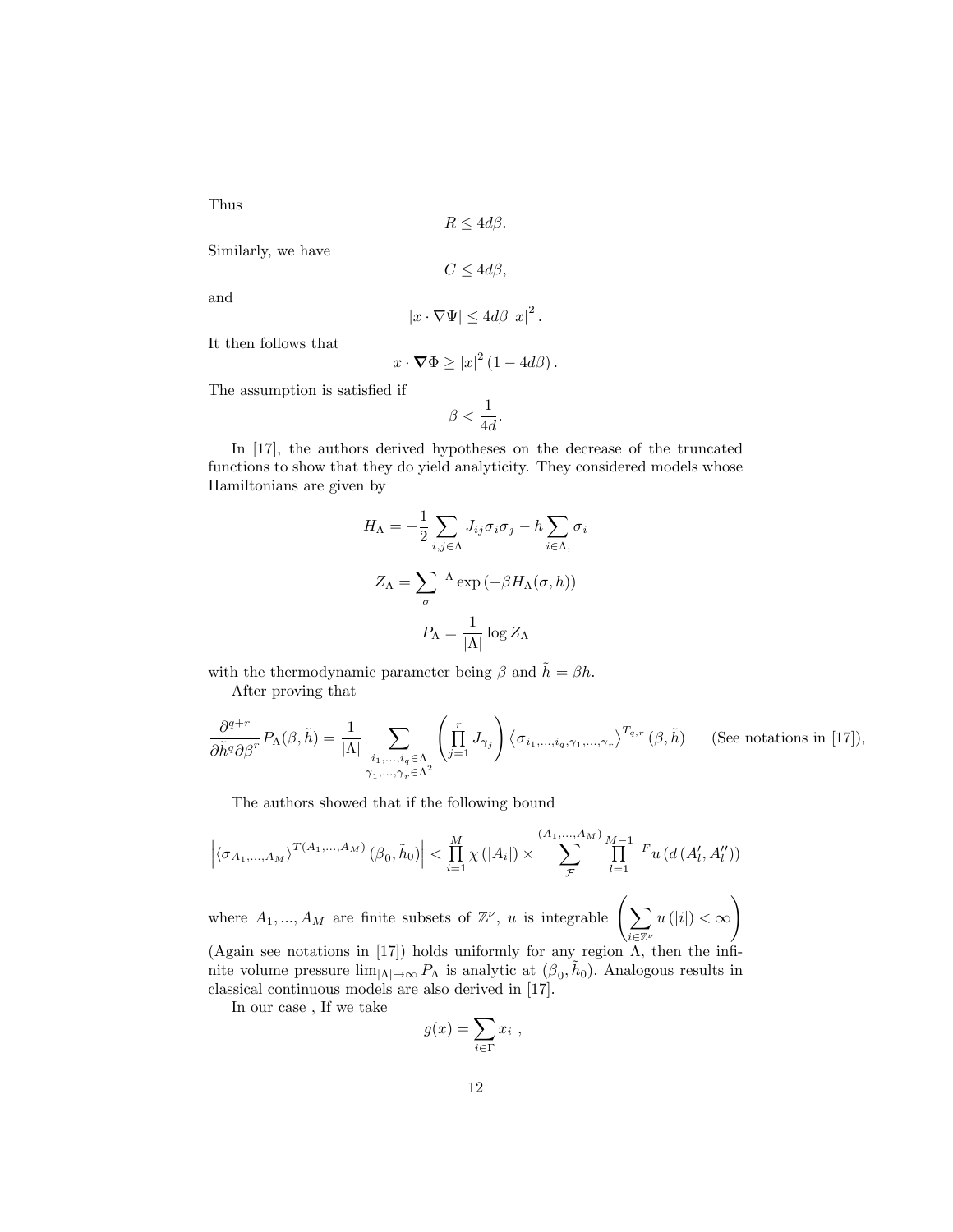where  $\Gamma \varsubsetneq \Lambda$  fixed. We have

$$
P_{\Lambda}(t) = \frac{1}{|\Lambda|} \log \left[ \int_{\mathbb{R}^{\Lambda}} dx e^{-\Phi(x) + t \sum_{i \in \Gamma} x_i} \right]
$$

$$
P'_{\Lambda}(t) = \frac{1}{|\Lambda|} \sum_{i_1 \in \Gamma} \langle x_{i_1} \rangle_{t, \Lambda},
$$

$$
P''_{\Lambda}(t) = \frac{1}{|\Lambda|} \sum_{i_1 \in \Gamma} \mathbf{cov} \left( x_{i_1}, \sum_{i_2 \in \Gamma} x_{i_2} \right)
$$

$$
= \frac{1}{|\Lambda|} \sum_{i_1, i_2 \in \Gamma} \mathbf{cov} \left( x_{i_1}, x_{i_2} \right)
$$

$$
= \frac{1}{|\Lambda|} \sum_{i_1, i_2 \in \Gamma} \left\langle \left( x_{i_1} - \langle x_{i_1} \rangle_{t, \Lambda} \right) \left( x_{i_2} - \langle x_{i_2} \rangle_{t, \Lambda} \right) \right\rangle_{t, \Lambda}
$$

$$
P^{(k)}(t) = \frac{1}{|\Lambda|} \sum_{i_1, i_2 \in \Gamma} \left\langle x_{i_1} \cdot \langle x_{i_1} \rangle_{t, \Lambda} \right\rangle_{t, \Lambda}^T \quad \text{for } k > 2
$$

$$
P_{\Lambda}^{(k)}(t) = \frac{1}{|\Lambda|} \sum_{i_1, i_2, \dots, i_k \in \Gamma} \langle x_{i_1, i_2, \dots i_k} \rangle_{\Lambda, t}^T , \text{ for } k \ge 2.
$$

 $t, \Lambda$ 

where  $\langle x_{i_1,i_2,...i_k} \rangle_{\Lambda,t}^T$  are the usual truncated correlations (see [17]).

 $\ddot{\phantom{0}}$ 

Rather than dealing with the truncated correlations which turn out to be heavier, we simply obtain analyticity of the pressure under the condition

$$
\int_{-\pi}^{\pi} \left| \frac{X'(\omega)}{X(\omega)} \right| d\omega = \mathcal{O}(|\Lambda|)
$$

where

$$
X(\omega) := \sum_{k=0}^{\infty} \frac{\left\langle \left(\sum_{i \in \Gamma} x_i\right)^k \right\rangle_{t, \Lambda}}{k!} e^{-ik\omega}, \qquad \omega \in [-\pi, \pi].
$$

As an important corollary to Proposition 3, we have the following cluster property

Corollary 5 Any classical unbounded models of Kac type whose Hamiltonian satisfies assumptions  $1-\frac{1}{4}$  has the following precise cluster property:

$$
\frac{1}{|\Lambda|} \left| \sum_{i_1, i_2, \dots, i_n \in \Gamma} \langle x_{i_1, i_2, \dots i_k} \rangle_{\Lambda}^T \right| \le C (k-1)!
$$

for each  $\Gamma \subsetneq \Lambda$ .

Remark 6 It was even mentioned in [15] that one has not been able to get precise estimates of the truncated correlations through the Helffer-Sjöstrand and Witten Laplacian technique. The result of this corollary above may be viewed as a Örst attempt in this direction.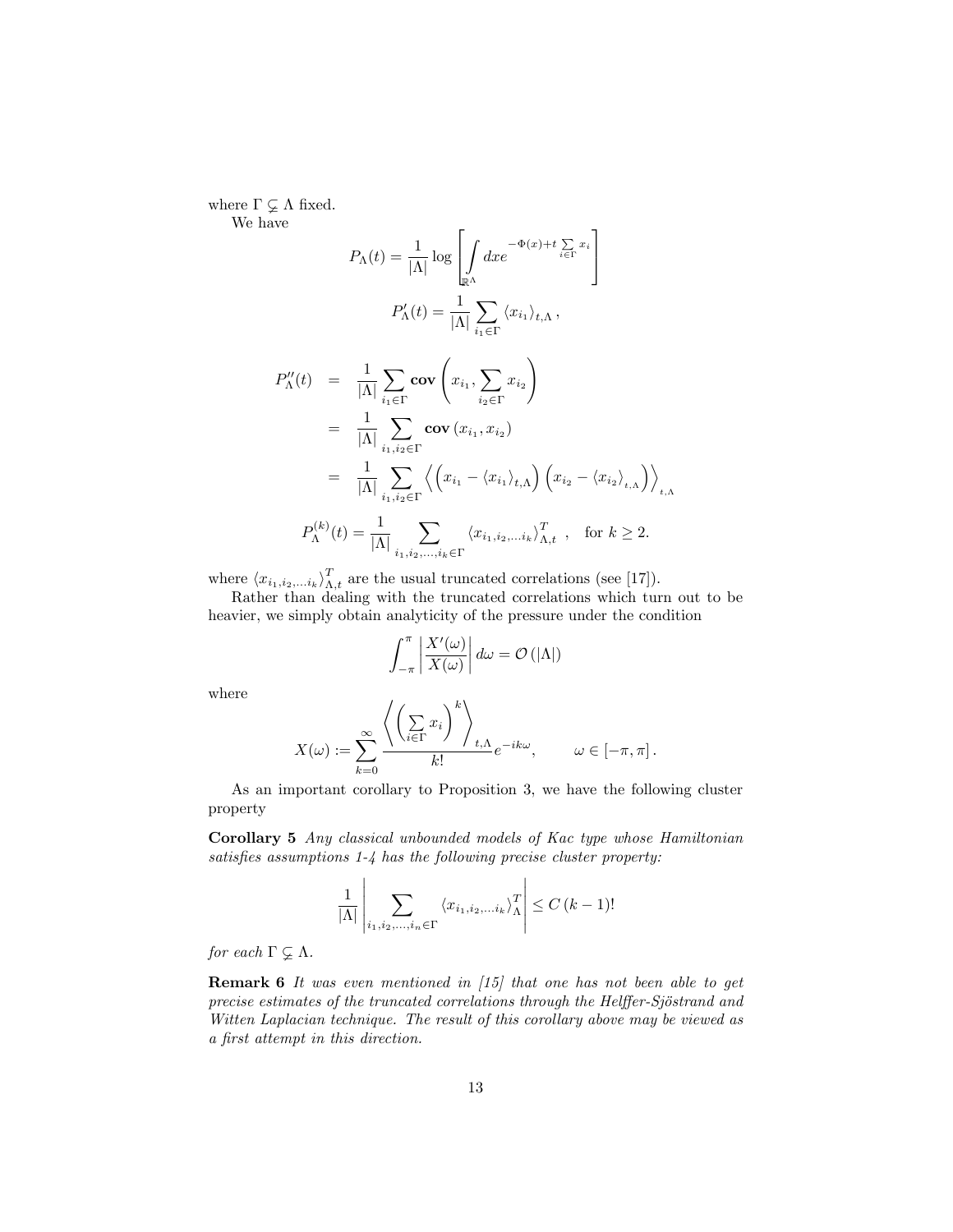## 5 On The Logarithmic Sobolev Inequality.

In [13,14] the authors studied the existence of uniform logarithmic Sobolev inequalities using Zegarlinski criterion. Because of the difficulty in having a uniform lower bound for the spectrum of the Witten Laplacian, they considered models whose Hamiltonian are of the form

$$
\Phi_{\Lambda}(X) = \sum_{j \in \Lambda} \phi(x_j) + \frac{\mathcal{J}}{2} \sum_{\substack{\{\{i\} \cup \{k\}\} \cap \Lambda \neq \varnothing, \\ j \sim k}} |z_j - z_k|^2
$$

under a condition of strict convexity at  $\infty$  on  $\phi$ . The authors first discussed uniform estimates for a family of 1-dimensional Witten Laplacians and explained how the result may be generalized to higher dimensions. In [13], Helffer and Bodineau gave a proof of the Log-Sobolev inequality for similar models but under weaker assumptions on  $\phi$ .

In this paper, we shall consider classical continuous models whose Hamiltonians satisfy assumptions 1-4 above. This is a generalized version of the type of Hamiltonians used in [13] and [14].

We shall discuss a direct method for proving uniform decay of correlations without using the one-dimensional cases as discussed in [13] and [14]. As a consequence, we shall give a proof of the logarithmic Sobolev inequality that does not use the one dimensional Witten Laplacians.

#### 5.1 The Decay Of Correlations

**Definition 7** The lattice support,  $S_g$  of a function g on  $\mathbb{R}^{\Lambda}$  is defined here to be the smallest subset  $\Gamma$  of  $\Lambda \subset \mathbb{Z}^d$  for which g can be written as function of  $x_j$ alone with  $j \in \Gamma$  For instance, if  $g = x_i$ ;  $S_g = \{i\}$ .

Recall (Theorem 1.7 -[6]) that if  $P$  is invertible and self-adjoint, the positivity of  $A_{\Phi}^{(1)}$ <sup>(1)</sup> is equivalent to the positivity of  $PA_{\Phi}^{(1)}P$ . If  $\mathcal{P}_{\Lambda}$  denote by the space of all  $|\Lambda| \times |\Lambda|$  diagonal matrices with positive diagonal entries.

 $A_{\Phi}^{(1)}$  $\Phi_{\Phi}^{(1)}$  having a discrete spectrum see (Theorem 1.7 -[6]), would imply that  $PA_{\Phi}^{(1)}P$  has a discrete spectrum for any  $P \in \mathcal{P}_{\Lambda}$ . Put

$$
\rho_{A_{\Phi}^{(1)}} := \inf_{P \in \mathcal{P}_{\Lambda}} \lambda_{\min} \left[ P A_{\Phi}^{(1)} P \right].
$$

where  $\lambda_{\min}$  is the lowest eigenvalue of  $PA_{\Phi}^{(1)}P$ .

**Proposition 8** Let g and h be smooth functions on  $\mathbb{R}^{\Gamma}$ , and  $\mathbb{R}^{\Gamma'}$  where  $\Gamma$  and  $\Gamma' \subsetneq \Lambda$  with  $\Gamma \cap \Gamma' = \varnothing$  denote respectively the support of g and h and assume that g and h satisfy (1). If the Hamiltonian  $\Phi$  satisfy the assumptions 1-4 above and

$$
\rho=\rho_{A_{\Phi}^{(1)}} > 0
$$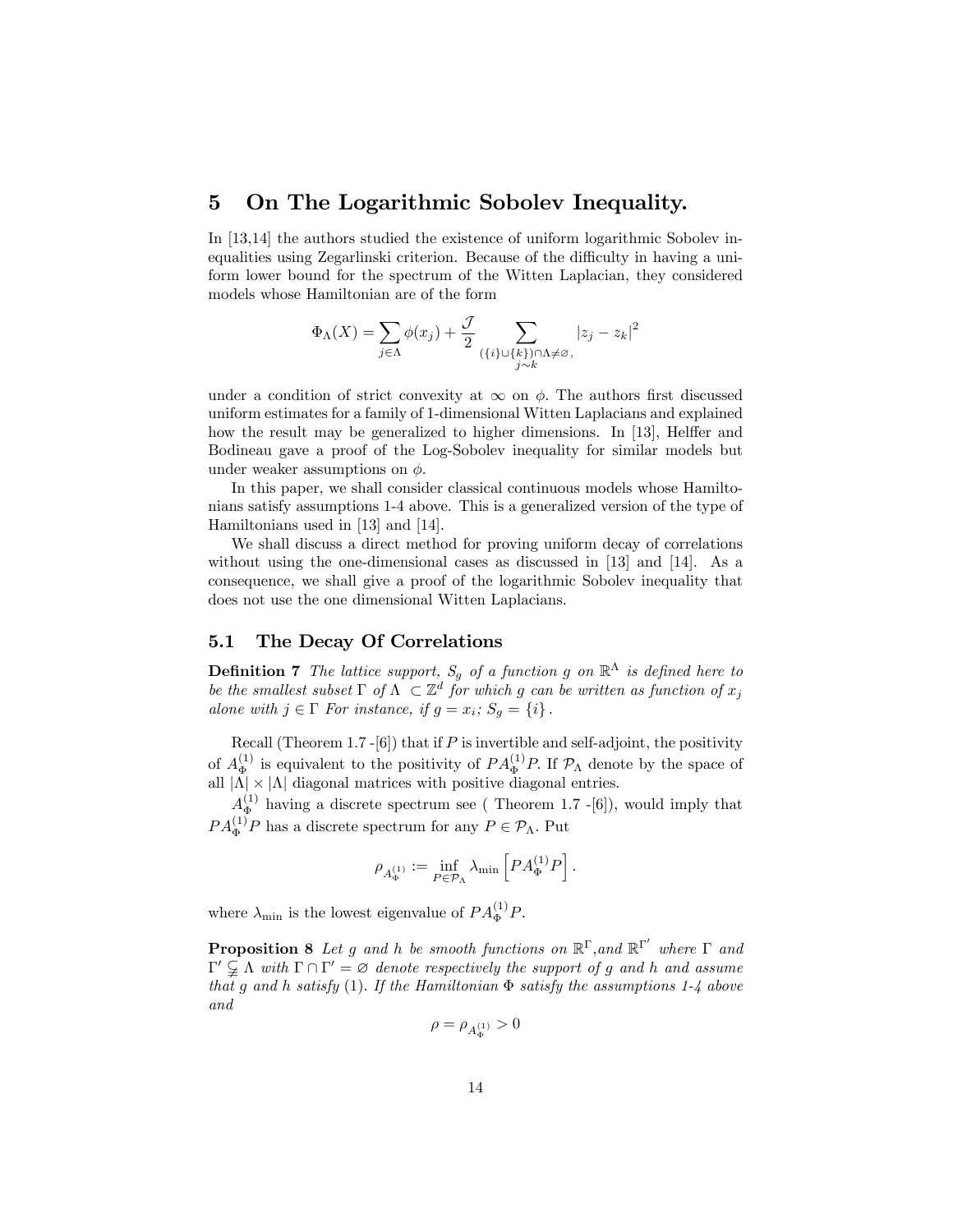$$
|\mathbf{cov}(g,h)| < Ce^{-\kappa d(S_h, S_g)}
$$

where C and  $\kappa$  are positive constants that do not depend on  $\Lambda$ , but possibly dependent on the size of the supports of  $g$  and  $h$ .

**Proof.** It follows from Theorem 1.7 -[6] (See also [4]) that the operator

$$
A_{\Phi}^{(1)} := -\mathbf{\Delta} + \mathbf{\nabla} \Phi \cdot \mathbf{\nabla} + \mathbf{Hess} \Phi
$$

is positive on  $L^2(\mathbb{R}^{\Lambda}, e^{-\Phi}dx)$ . i.e. there exist  $c_1 > 0$  such that

$$
A_{\Phi}^{(1)} \ge c_1.
$$

Moreover, we have the formula

$$
\mathbf{cov}(g,h) = Z^{-1} \int\limits_{\mathbb{R}^{\Lambda}} \left( A_{\Phi}^{(1)^{-1}} \nabla g \cdot \nabla h \right) e^{-\Phi(x)} dx. \tag{7}
$$

where

$$
Z = \int_{\mathbb{R}^{\Lambda}} e^{-\Phi(x)} dx.
$$

Let  $M$  be the diagonal matrix defined by

$$
M = \left(\frac{\rho + 1}{\rho} e^{\kappa d(i, S_g)}\right)_{i \in \Lambda} (\kappa > 0),
$$

where  $\rho = \rho_{A_{\Phi}^{(1)}} > 0$  and consider the equation

$$
A_{\Phi}^{(1)}\nabla f=\nabla g.
$$

Multiplying both sides by  $M^{-1}$ , we obtain

$$
M^{-1}A_{\Phi}^{(1)}\boldsymbol{\nabla}f = M^{-1}\boldsymbol{\nabla}g
$$

 $\Longleftrightarrow$ 

$$
M^{-1}A_{\Phi}^{(1)}M^{-1}M\nabla f = M^{-1}\nabla g.
$$

Because  $M^{-1}$  is invertible and self-adjoint, the positivity of  $A_{\Phi}^{(1)}$  $\Phi$  is equivalent to the positivity of  $M^{-1}A_{\Phi}^{(1)}M^{-1}$ . Taking inner product with  $M\nabla f$  on both sides of this last equality and integrating with respect to  $Z^{-1}e^{-\Phi}dx$ , we obtain

$$
\left\langle M^{-1}A_{\Phi}^{(1)}M^{-1}M{\bf \nabla} f, M{\bf \nabla} f \right\rangle_{\Lambda} = \left\langle M^{-1}{\bf \nabla} g, M{\bf \nabla} f \right\rangle_{\Lambda}.
$$

Now using the positivity of the operator  $M^{-1}A_{\Phi}^{(1)}M^{-1}$  on the left hand side and Cauchy Schwartz inequality on the right hand side, we get

$$
\rho \left\|M\boldsymbol{\nabla}f\right\|_{\Phi}^{2} \leq \left\|M^{-1}\boldsymbol{\nabla}g\right\|_{\Phi} \left\|M\boldsymbol{\nabla}f\right\|_{\Phi},
$$

then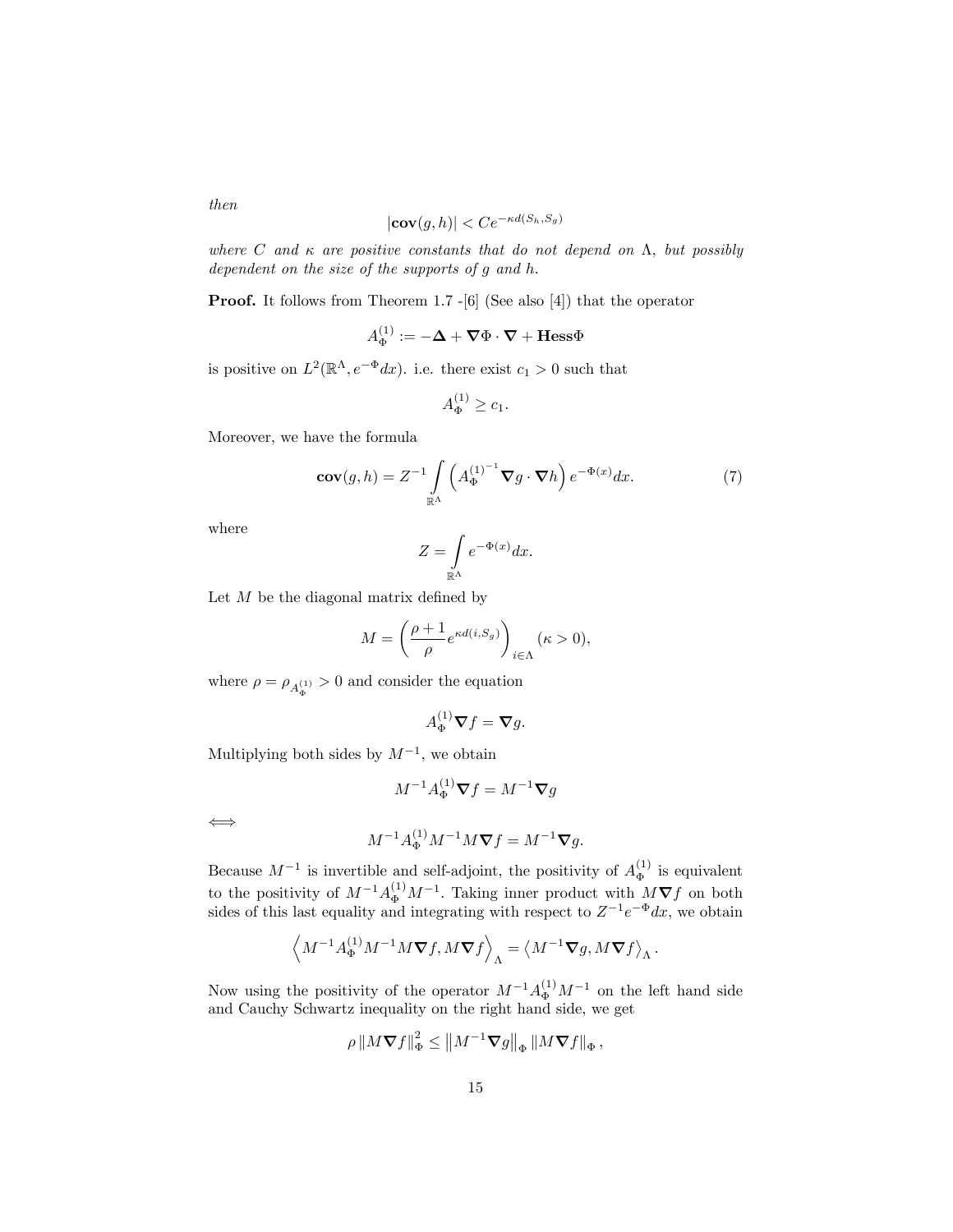where  $\rho = \rho_{A_{\Phi}^{(1)}} > 0$  and  $||u||_{\Phi} := \left( Z^{-1} \int_{\mathbb{R}^N}$  $\int_{\mathbb{R}^{\Lambda}} |u|^2 e^{-\Phi(x)} dx$   $\Big)^{1/2}$ . Due to formula (5), we have: if  $||M\nabla f||_{\Phi} = 0$ , then  $A_{\Phi}^{(1)^{-1}}\nabla g = 0$  and the result follows. If  $\|M\nabla f\|_{\Phi}\neq 0$ , then we have

$$
\rho \left\| M \boldsymbol{\nabla} f \right\|_{\Phi} \le \left\| M^{-1} \boldsymbol{\nabla} g \right\|_{\Phi},
$$

$$
\Leftrightarrow
$$
\n
$$
\rho^2 \left(\frac{\rho+1}{\rho}\right)^2 \int_{\mathbb{R}^{\Lambda}} \sum_{i \in \Lambda} e^{2\kappa d(i, S_g)} f_{x_i}^2 e^{-\Phi(x)} dx \le \left(\frac{\rho}{\rho+1}\right)^2 \int_{\mathbb{R}^{\Lambda}} \sum_{i \in \Lambda} e^{-2\kappa d(i, S_g)} g_{x_i}^2 e^{-\Phi(x)} dx.
$$
\n
$$
\Rightarrow
$$
\n
$$
\int_{\mathbb{R}^{\Lambda}} \sum_{i \in \Lambda} e^{2\kappa d(i, S_g)} f_{x_i}^2 e^{-\Phi(x)} dx \le \left(\frac{\rho}{\rho}\right)^2 \int_{\mathbb{R}^{\Lambda}} \sum_{i \in \Lambda} e^{-2\kappa d(i, S_g)} g_{x_i}^2 e^{-\Phi(x)} dx.
$$

$$
\int_{\mathbb{R}^{\Lambda}} \sum_{i \in \Lambda} e^{2\kappa d(i, S_g)} f_{x_i}^2 e^{-\Phi(x)} dx \le \left(\frac{\rho}{\rho+1}\right)^2 \int_{\mathbb{R}^{\Lambda}} \sum_{i \in \Lambda} e^{-2\kappa d(i, S_g)} g_{x_i}^2 e^{-\Phi(x)} dx
$$

$$
< \int_{\mathbb{R}^{\Lambda}} \sum_{i \in \Lambda} e^{-2\kappa d(i, S_g)} g_{x_i}^2 e^{-\Phi(x)} dx.
$$
(8)

Now using the fact that  $g_{x_i} = 0$  if  $i \notin S_g$ ,  $d(i, S_g) = 0$  if  $i \in S_g$  and (1), we obtain

$$
\int\limits_{\mathbb{R}^{\Lambda}}\sum_{i\in \Lambda}e^{2\kappa d(i,S_g)}f_{x_i}^2e^{-\Phi(x)}dx < ZC_g,
$$

where  $C_g$  is a positive constant that only depends on the size of the support of  $g$ . Thus we finally get

$$
Z^{-1} \int\limits_{\mathbb{R}^{\Lambda}} \sum_{i \in \Lambda} e^{2\kappa d(i, S_g)} f_{x_i}^2 e^{-\Phi(x)} dx < C_g.
$$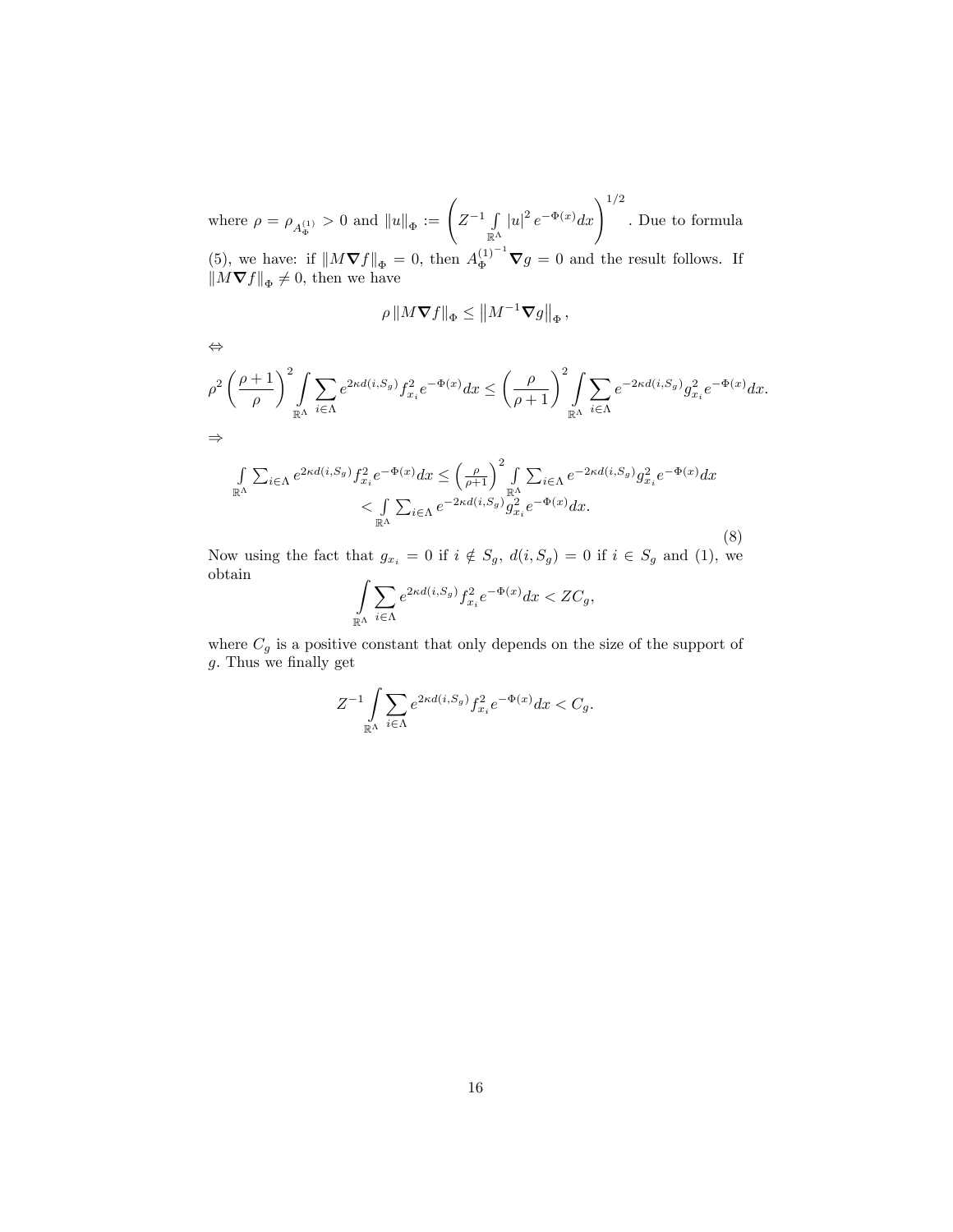Now we use formula (7) to get

$$
\begin{split}\n|\mathbf{cov}(g,h)| &= Z^{-1} \left| \int_{\mathbb{R}^{\Lambda}} \nabla f \cdot \nabla h e^{-\Phi(x)} dx \right| \\
&\leq Z^{-1} \int_{\mathbb{R}^{\Lambda}} \sum_{i \in \Lambda} \left| f_{x_i}(x) e^{\kappa d(i,S_g)} e^{-\kappa d(i,S_g)} h_{x_i} \right| e^{-\Phi(x)} dx \\
&\leq Z^{-1} \int_{\mathbb{R}^{\Lambda}} \left( \sum_{i \in \Lambda} f_{x_i}^2(x) e^{2\kappa d(i,S_g)} \right)^{1/2} \left( \sum_{i \in S_h} h_{x_i}^2(x) e^{-2\kappa d(i,S_g)} \right)^{1/2} e^{-\Phi(x)} dx \\
&\leq Z^{-1} \left[ \int_{\mathbb{R}^{\Lambda}} \sum_{i \in \Lambda} f_{x_i}^2(x) e^{2\kappa d(i,S_g)} d\mu^{\Lambda}(x) \right]^{1/2} \left[ \int_{\mathbb{R}^{\Lambda}} \sum_{i \in S_h} h_{x_i}^2(x) e^{-2\kappa d(i,S_g)} d\mu^{\Lambda}(x) \right]^{1/2} \\
&< \sqrt{C_g} \left[ Z^{-1} \int_{\mathbb{R}^{\Lambda}} \sum_{i \in S_h} h_{x_i}^2(x) d\mu^{\Lambda}(x) \right]^{1/2} e^{-\kappa d(S_h, S_g)} \\
&< \sqrt{C_g} \sqrt{C_h} e^{-\kappa d(S_h, S_g)} .\n\end{split}
$$

Here  $C_g$  and  $C_h$  are independent of  $\Lambda$ . They only depend on the size of the support of g and h respectively.  $\blacksquare$ 

From the of this one can easily obtain the following mixing condition:

Corollary 9 If the Hamiltonian  $\Phi$  satisfy the assumptions 1-4 above and

$$
\rho = \rho_{A_{\Phi}^{(1)}} > 0
$$

$$
|\mathbf{cov}(g, h)| \le e^{-\kappa d(S_h, S_g)} \|\nabla g\|_{\Phi} \|\nabla h\|_{\Phi}
$$
(9)

Observe that  $g = h$ , gives a spectral gap greater than 1.

Corollary 10 If the Hamiltonian  $\Phi$  satisfy the assumptions 1-4 above and

$$
\rho=\rho_{A_{\Phi}^{(1)}} > 0
$$

then

$$
|\mathbf{cov}(x_i, x_j)| < Ce^{-\kappa d(i,j)}
$$

where C and  $\kappa$  are positive constants that do not depend on  $\Lambda$ .

**Proof.** Take  $g = x_i$  and  $h = x_j$ .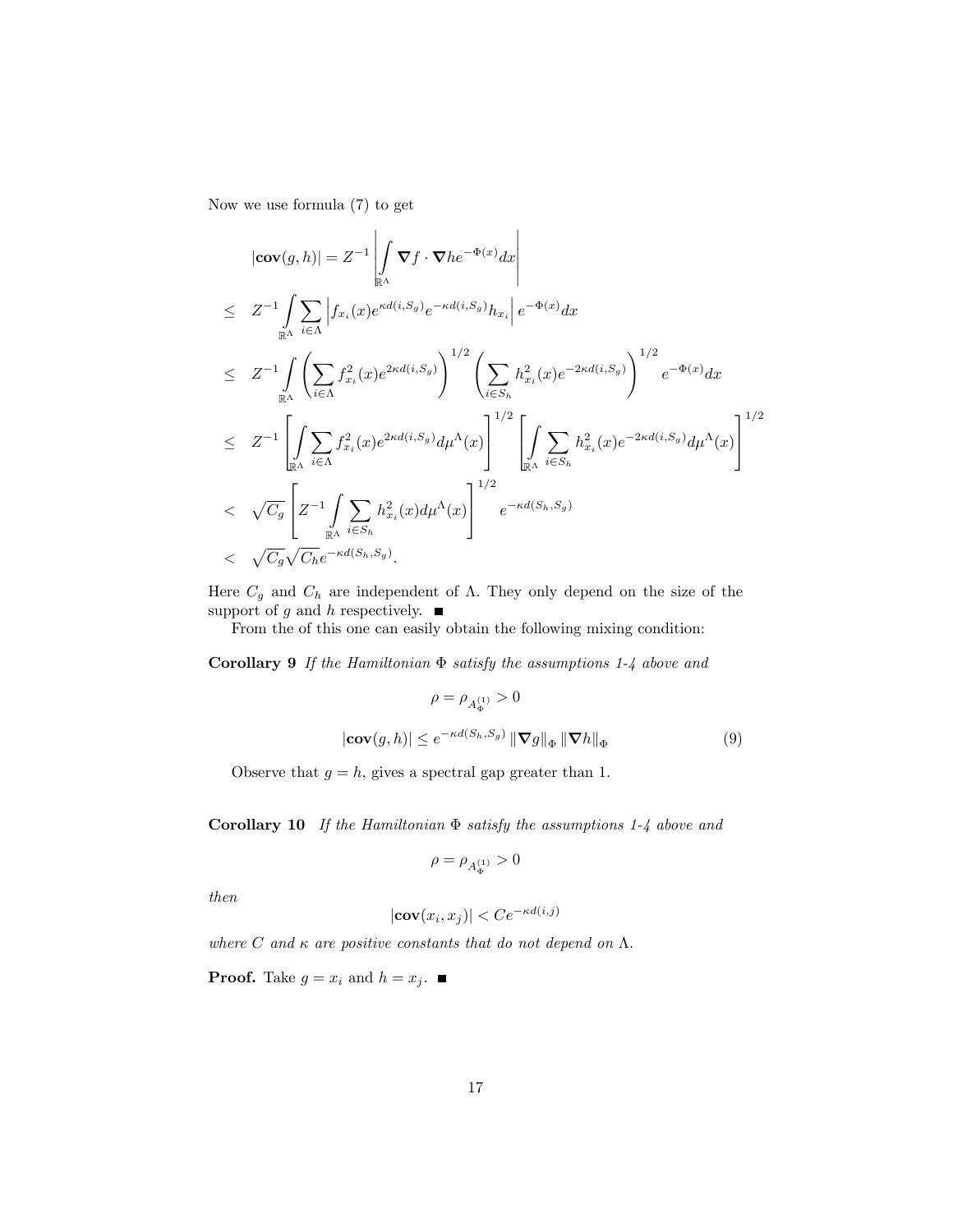#### 5.2 The Log-Sobolev Inequality

We shall now consider the case where the Hamiltonian is given by

$$
\Phi^{\Lambda,\omega}(x) = \sum_{j \in \Lambda} \phi(x_j) + \frac{\mathcal{J}}{2} \sum_{\substack{\{\{i\} \cup \{k\}\} \cap \Lambda \neq \varnothing, \\ j \sim k}} |z_j - z_k|^2
$$

where

 $\bullet$ 

- $x = (x_i)_{i \in \Lambda}, \ \omega = (\omega_j)_{j \in \mathbb{Z}^d \setminus \Lambda}, \ \mathcal{J} \geq 0,$
- $\bullet$   $\phi$  is a one particle phase on R with at least quadratic increase at  $\infty$ ,

$$
z_j = x_j \quad \text{if } j \in \Lambda
$$
  

$$
z_j = \omega_j \quad \text{if } j \notin \Lambda
$$

We shall assume that  $\phi$  is  $C^2$  on  $\mathbb R$  and convex at  $\infty$ . i.e. There exists  $C > 0$ such that 1

$$
\mathbf{Hess}\phi(x) \ge \frac{1}{C} \text{ for all } x \in \mathbb{R} \text{ such that } |x| \ge C.
$$

It is clear that for each  $\omega$ ,  $\Phi^{\Lambda,\omega}(x)$  satisfies the assumptions 1-4 above. For instance, when

$$
\phi(x) = \frac{\lambda}{12}x^4 + \frac{\nu}{2}x^2
$$

and

$$
\Phi(x) = \frac{1}{h} \sum_{j=1}^{n} \left( \frac{\lambda}{12} x_j^4 + \frac{\nu}{2} x_j^2 \right) + \frac{1}{h} \frac{\mathcal{J}}{2} \sum_{j=1}^{n} \left| x_j - x_{j+1} \right|^2,
$$

where  $x_{n+1} = x_1$ ,  $h > 0$ ,  $\mathcal{J} > 0$ , and  $\lambda > 0 > \nu$ . These models are commonly used in Euclidean field theory. They have unbounded second derivatives and satisfy assumptions 1-4. Indeed, first observe that there exists  $j \in \{1, ..., n\}$ such that  $x_j \geq \frac{|x|}{\sqrt{n}}$  otherwise one would have  $|x|^2 < |x|^2$ . Using this, it is clear that

$$
x \cdot \nabla \Phi \ge \frac{1}{h} \sum_{j=1}^{n} \left( \frac{\lambda}{3} x_j^4 + \nu x_j^2 \right)
$$
  
= 
$$
\frac{|x|^4}{h} \left[ \frac{\lambda}{3} \left( \frac{1}{\sqrt{n}} \right)^4 - |\nu| |x|^{-2} \right]
$$
  

$$
\ge \frac{|x|^4}{C} \text{ when } |x| \ge C \text{ for some sufficiently large } C.
$$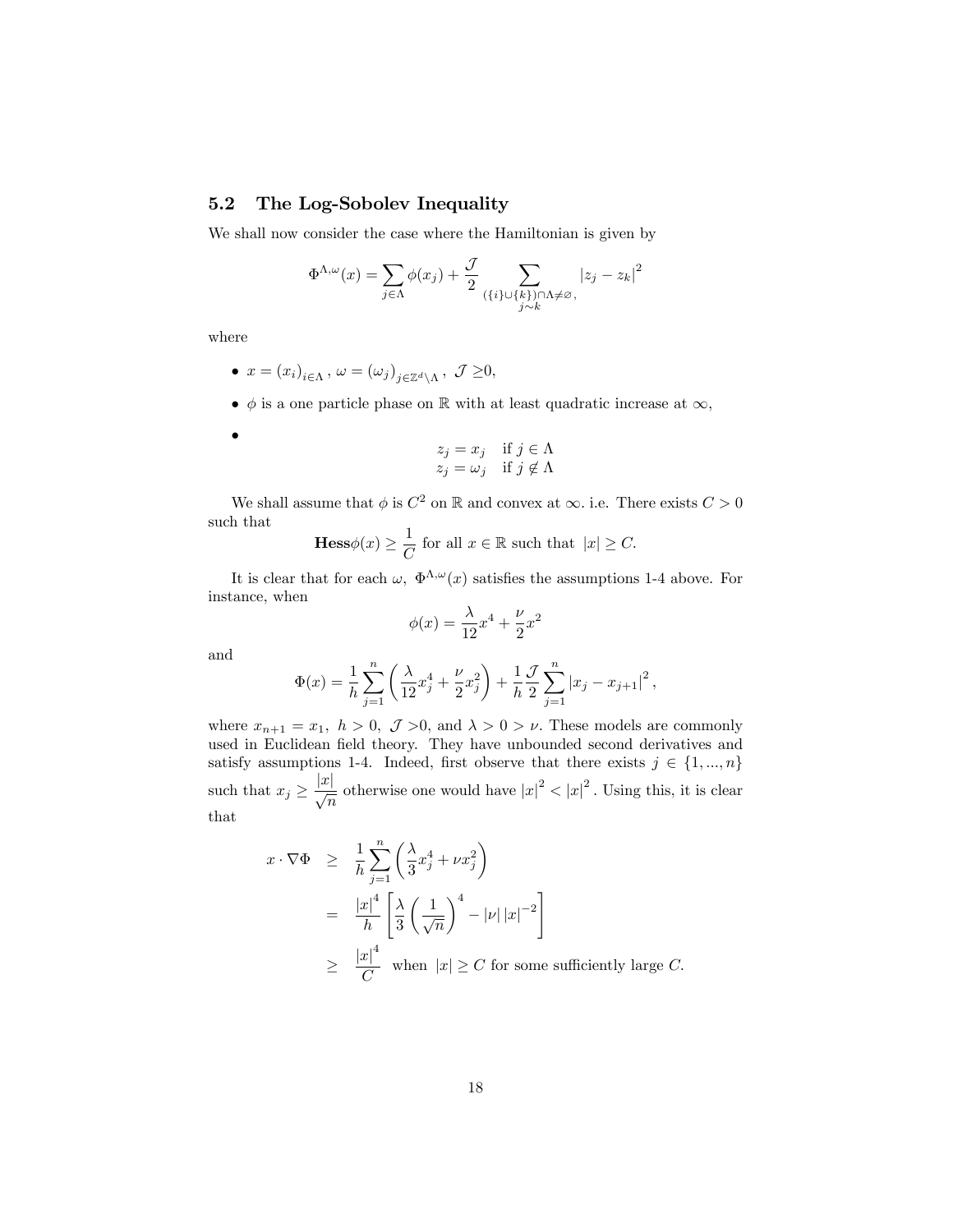Proposition 11 Proposition 8, corollary 9 and 10 will remain valid for Hamiltonians of the form

$$
\Phi^{\Lambda,\omega}(x) = \sum_{j \in \Lambda} \phi(x_j) + \frac{\mathcal{J}}{2} \sum_{\substack{\{\{i\} \cup \{k\}\} \cap \Lambda \neq \varnothing, \\ j \sim k}} |z_j - z_k|^2
$$

where  $\phi$  is  $C^2$  on  $\mathbb R$  and convex at  $\infty$ .

**Proof.** We only have to worry about the dependency of the  $\rho$  on  $\omega$ . Unlike the proof in  $[13]$  and  $[14]$  where lots of efforts were put on the uniform estimate of the lowest eigenvalue with respect to  $\Lambda$  and  $\omega$ , our proof only requires  $\rho$  to be strictly positive.  $\blacksquare$ 

As a consequence of the decay of correlations or the mixing condition, we have the following result.

#### Proposition 12 Let

$$
\Phi^{\Lambda,\omega}(x) = \sum_{j \in \Lambda} \phi(x_j) + \frac{\mathcal{J}}{2} \sum_{\substack{\{\{i\} \cup \{k\}\} \cap \Lambda \neq \varnothing, \\ j \sim k}} |z_j - z_k|^2
$$

where  $\phi$  is  $C^2$  on  $\mathbb R$  and convex at  $\infty$ . If

$$
\rho=\rho_{A_{\Phi^{\Lambda,\omega}}^{(1)}} >0,
$$

then there exist constant C and  $\mathcal{J}_0 > 0$  such that for  $\mathcal{J} \in [-\mathcal{J}_0, \mathcal{J}_0]$  and for any cube  $\Lambda \subset \mathbb{Z}^d$ , we have

$$
\left\langle f\ln f\right\rangle _{\Lambda}-\left\langle f\right\rangle _{\Lambda}\ln\left\langle f\right\rangle _{\Lambda}\le2C\left\langle \left|\nabla f^{-\frac{1}{2}}\right|\right\rangle _{\Lambda}
$$

for all non-negative function  $f$  for which the right hand side is finite.

**Remark 13** In remark 2.5 in  $\left[14\right]$ , the author mentioned the difficulty in getting a uniform estimate with respect to the boundary condition  $\omega$  through the work of Bach-Jecko-Sjöstrand. Our result provides an alternative way for dealing with the dependency of spectrum of the Witten Laplacians on  $\Lambda$  and  $\omega$ .

#### 5.3 Extending The Decay Result to Higher Correlations

Recall that in [7] E. Witten introduced the Witten derivative  $d_{\Phi}$  and the Witten coderivative  $d_{\Phi}^*$  by simply setting

$$
d_{\Phi} = e^{-\Phi/2} de^{\Phi/2}
$$
 and  $d_{\Phi}^* = e^{\Phi/2} d^* e^{-\Phi/2}$ 

where  $d$  and  $d^*$  are the exterior derivative and exterior coderivative respectively. The Witten Laplacian is then defined to be the associated second order operator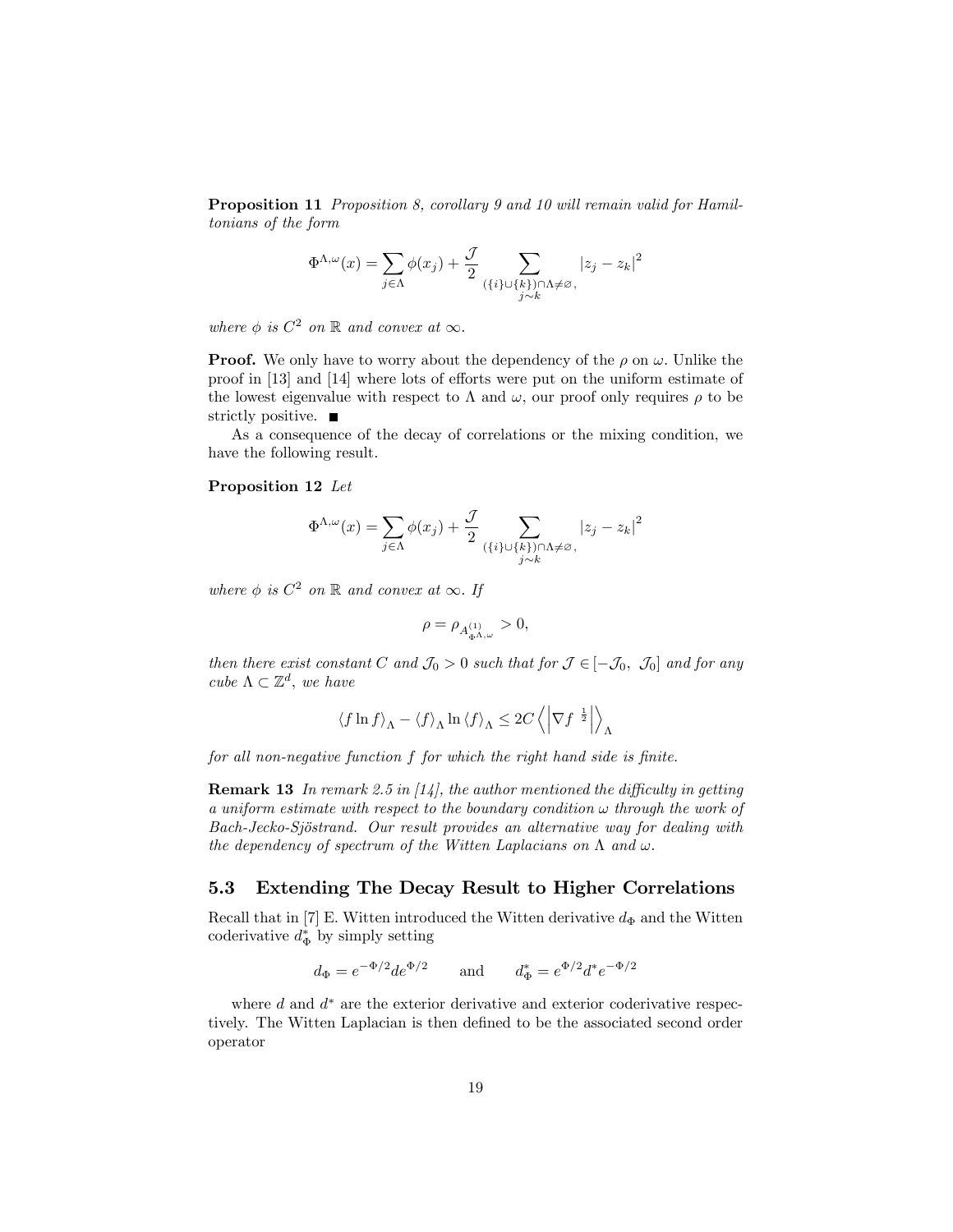$$
W_{\Phi}^{(k)} = (d_{\Phi} + d_{\Phi}^{*})^{2}
$$
  
=  $d_{\Phi}d_{\Phi}^{*} + d_{\Phi}^{*}d_{\Phi}.$ 

acting on  $k{\rm -forms}.$ 

We shall now consider the operators  $A_{\Phi}^{(k)}$  $\int_{\Phi}^{(\kappa)}$  given by

$$
A_{\Phi}^{(k)} = e^{\Phi/2} \circ W_{\Phi}^{(k)} \circ e^{-\Phi/2}
$$

acting on the weighted spaces  $L^2(\mathbb{R}^{\Lambda}, e^{-\Phi} dx, \Lambda^k \mathbb{R}^{\Lambda})$  (see [6] for more details), the space of k-smooth forms with coefficients in  $L^2(\mathbb{R}^{\Lambda}, e^{-\Phi}dx)$ . The norm on this space is defined by

$$
\left\| \sum_{i_1 < \ldots < i_k} f_{i_1 \ldots i_k} dx^{i_1} \ldots dx^{i_k} \right\|_{\Phi}
$$
  
= 
$$
\left( Z^{-1} \int_{\mathbb{R}^{\Lambda}} \sum_{i_1 \ldots i_k} f_{i_1 \ldots i_k}^2(x) e^{-\Phi} dx \right)^{1/2}
$$

If  $d_k$  denote the differential k–form operator and  $d_k^*$  its adjoint, we have

$$
d_k A_{\Phi}^{(k)} = A_{\Phi}^{(k+1)} d_k.
$$
\n(10)

:

This equality is a higher order version of

$$
\nabla A_{\Phi}^{(0)} = A_{\Phi}^{(1)} \nabla
$$

which is obtained when identifying  $0$ –forms with functions and  $1$ –forms with vector fields.

Now assume that the Hamiltonian  $\Phi_{\Lambda} = \Phi$  is such that the operator  $A_{\Phi}^{(k)}$  $\frac{(\kappa)}{\Phi}$  is positive on  $L^2(\mathbb{R}^{\Lambda}, e^{-\Phi} dx, \Lambda^k \mathbb{R}^{\Lambda})$   $(k \ge 1)$ .

Let  $\mathcal{P}_{\Lambda}$  be the set of all multiplication operators  $P_{\xi}$  on  $L^2(\mathbb{R}^{\Lambda}, e^{-\Phi} dx, \Lambda^k \mathbb{R}^{\Lambda})$  in the form

$$
P_{\xi} \sum_{i_1 < \ldots < i_k} f_{i_1 \ldots i_k} dx^{i_1} \ldots dx^{i_k} := \sum_{i_1 < \ldots < i_k} \xi(i_1, \ldots, i_k) f_{i_1 \ldots i_k} dx^{i_1} \ldots dx^{i_k}
$$

where  $\xi$  is positive.

Put

$$
\rho_k = \rho_{A_{\Phi}^{(k)}} := \inf_{P \in \mathcal{P}_{\Lambda}} \lambda_{\min} \left[ P A_{\Phi}^{(k)} P \right].
$$

where  $\lambda_{\min}$  is the lowest eigenvalue of  $PA_{\Phi}^{(k)}P$ .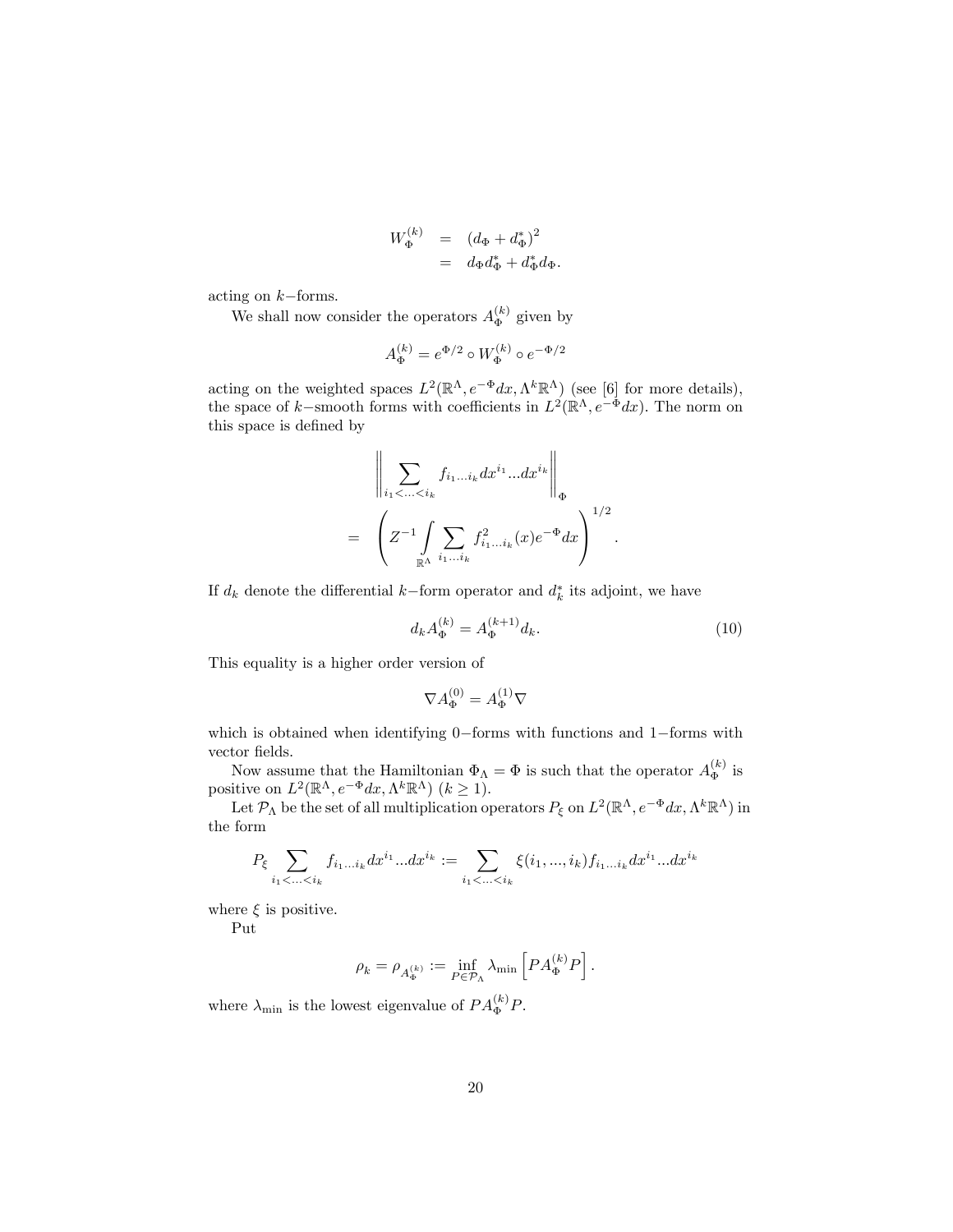**Proposition 14** If in addition to the assumption 1-4 the Hamiltonian  $\Phi$  is such that  $A_{\Phi}^{(k)}$  $\sum_{k=1}^{(k)}$  is positive on  $L^2(\mathbb{R}^{\Lambda}, e^{-\Phi}dx, \Lambda^k\mathbb{R}^{\Lambda}), k \geq 1$ , then for any g satisfying  $(1), we have$ 

$$
Z^{-1} \int\limits_{\mathbb{R}^{\Lambda}} \sum_{i_1...i_k} f^2_{x_{i_1}...x_{i_k}}(x) e^{2\kappa d(\{i_1,...,i_k\},S_g)} e^{-\Phi} dx \le C_k
$$
 (11)

where  $C_k$  is a positive constant that is independent of  $\Lambda$ .

**Proof.** Consider the multiplication operator  $M_k$  defined on  $L^2(\mathbb{R}^{\Lambda}, e^{-\Phi} dx, \Lambda^k \mathbb{R}^{\Lambda})$ by

$$
M_k \sum_{i_1 < \ldots < i_k} f_{i_1 \ldots i_k} dx^{i_1} \ldots dx^{i_k} := \sum_{i_1 < \ldots < i_k} \frac{\rho_k + 1}{\rho_k} e^{\kappa d(\{i_1, \ldots, i_k\}, S_g)} f_{i_1 \ldots i_k} dx^{i_1} \ldots dx^{i_k}.
$$

This operator is consequently self-adjoint and invertible. Let  $f$  be a smooth solution of

$$
A_{\Phi}^{(0)}f = g - \langle g \rangle_{L^2(\mu^{\Lambda})} \text{ in } \mathbb{R}^{\Lambda}.
$$

Using  $(10)$ , we have

$$
A_\Phi^{(k)} \nabla^k f = \nabla^k g
$$

where  $\nabla^k u$  denote the k-order Hessian of u. Multiplying both sides by  $M_k^{-1}$  and taking inner product with  $M_k \nabla^k f$ , we obtain

$$
\left\langle M_k^{-1} A_\Phi^{(k)} M_k^{-1} M_k \nabla^k f, M_k \nabla^k f \right\rangle = \left\langle M_k^{-1} \nabla^k g, M_k \nabla^k f \right\rangle.
$$

It then follows from the positivity of the operator  $M_k^{-1} A_{\Phi}^{(k)} M_k^{-1}$  and Cauchy-Schwartz inequality that

$$
\rho_k \left\| M_k \nabla^k f \right\|_{\Phi}^2 \le \left\| M_k^{-1} \nabla^k g \right\|_{\Phi} \left\| M_k \nabla^k f \right\|_{\Phi} . \tag{12}
$$

If  $\left\| M_k \nabla^k f \right\|_{\Phi} = 0$ , then there is nothing to prove. However if  $\left\| M_k \nabla^k f \right\|_{\Phi} \neq 0$ , we have

$$
\int_{\mathbb{R}^{\Lambda}} \sum_{i_1...i_k} \rho_k^2 \left(\frac{\rho_k+1}{\rho_k}\right)^2 f_{x_{i_1}...x_{i_k}}^2(x) e^{2\kappa d(\{i_1,...,i_k\},S_g)} e^{-\Phi} dx
$$
  

$$
\leq \int_{\mathbb{R}^{\Lambda}} \sum_{i_1...i_k} \left(\frac{\rho_k}{\rho_k+1}\right)^2 g_{x_{i_1}...x_{i_k}}^2(x) e^{-2\kappa d(\{i_1,...,i_k\},S_g)} e^{-\Phi} dx.
$$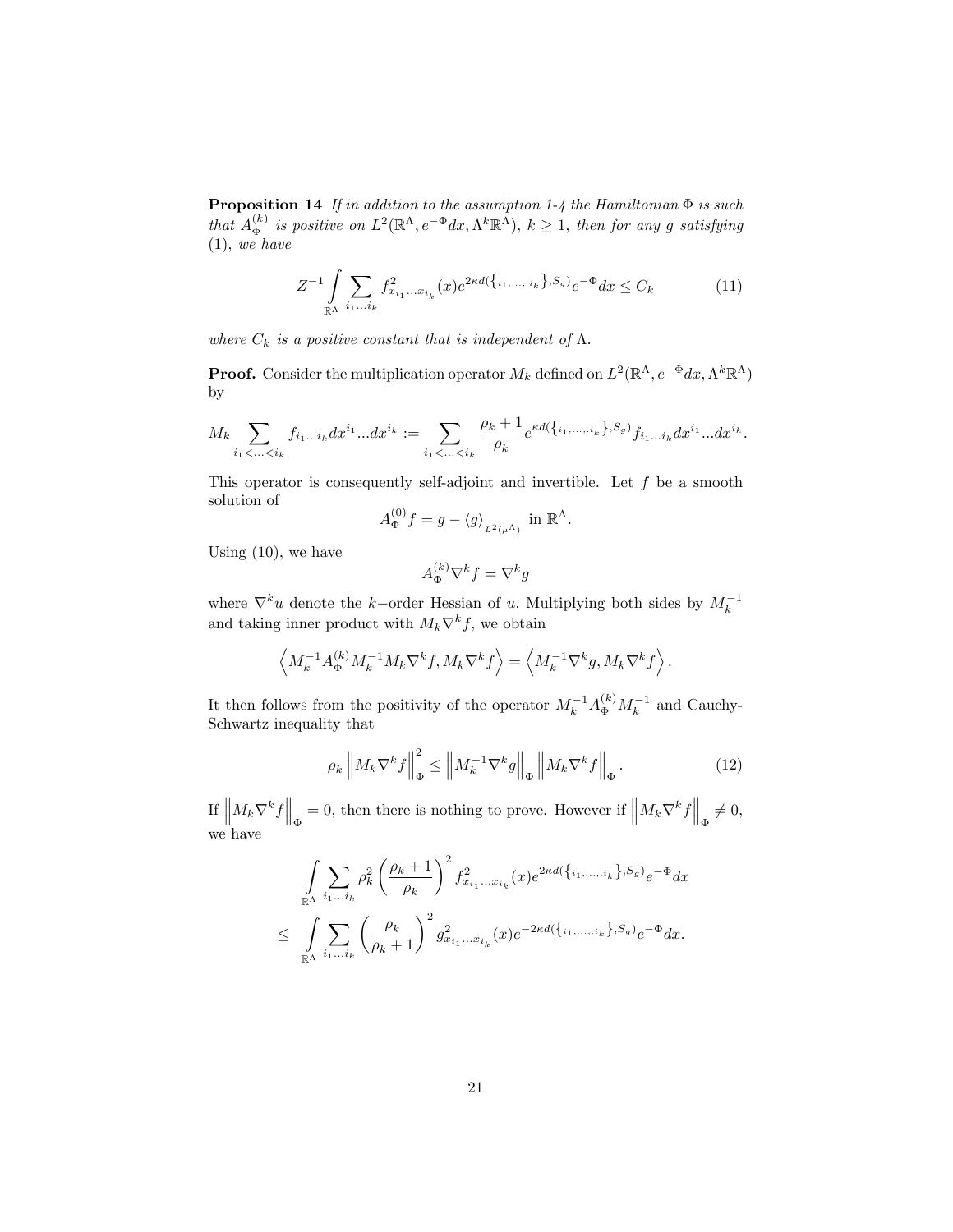We have

$$
\int_{\mathbb{R}^{\Lambda}} \sum_{i_1...i_k} f_{x_{i_1}...x_{i_k}}^2(x) e^{2\kappa d(\{i_1,...,i_k\},S_g)} e^{-\Phi} dx \le \int_{\mathbb{R}^{\Lambda}} \sum_{i_1...i_k} \rho_k^2 \left(\frac{\rho_k+1}{\rho_k}\right)^2 f_{x_{i_1}...x_{i_k}}^2(x) e^{2\kappa d(\{i_1,...,i_k\},S_g)} e^{-\Phi} dx
$$
\n
$$
\le \int_{\mathbb{R}^{\Lambda}} \sum_{i_1...i_k} \left(\frac{\rho_k}{\rho_k+1}\right)^2 g_{x_{i_1}...x_{i_k}}^2(x) e^{-2\kappa d(\{i_1,...,i_k\},S_g)} e^{-\Phi} dx
$$
\n
$$
\le \int_{\mathbb{R}^{\Lambda}} \sum_{i_1...i_k} g_{x_{i_1}...x_{i_k}}^2(x) e^{-2\kappa d(\{i_1,...,i_k\},S_g)} e^{-\Phi} dx
$$
\n
$$
\le C_{k,g}.
$$

where  $C_{k,g}$  is a positive constant that only depends on the support of g.  $\blacksquare$ 

The higher order correlation is defined as

$$
\langle g_1, ..., g_k \rangle := \langle (g_1 - \langle g_1 \rangle) ... (g_k - \langle g_k \rangle) \rangle.
$$
 (13)

Using the estimate above for the higher order Hessians of the solution  $f$  and following the same argument as in the proof of proposition 11, one can easily see that

$$
|\langle g_1, g_2, g_3 \rangle| \le C \left[ e^{-\kappa_1 d(S_{g_2}, S_{g_1})} + e^{-\kappa_1 d(S_{g_3}, S_{g_1})} \right]
$$

If  $g_1 = x_i$ ,  $g_2 = x_j$ , and  $g_3 = x_k$ , we obtain

$$
\left| \left\langle \left( x_i - \langle x_i \rangle \right) \left( x_j - \langle x_j \rangle \right) \left( x_k - \langle x_k \rangle \right) \right\rangle \right| \leq C \left[ e^{-\kappa_1 d(i,j)} + e^{-\kappa_1 d(i,k)} \right].
$$

Note that in the one dimensional case, we obtain a stronger exponential decay in the sense that

$$
d(i,j) \to \infty \Rightarrow d(i,k) \to \infty.
$$

Indeed we have

$$
i \le j \le k \Longrightarrow d(i,k) = d(i,j) + d(j,k) \ge d(i,j).
$$

However, this is not the case in higher dimensions. Thus if  $d > 1$ , we obtain this weak exponential decay of the correlations in the sense that the exponential decay occurs as you simultaneously pull the spins away from a fixed one.

Acknowledgement 15 We are very grateful to the University of Wollongong for the support. One of the authors wishes to Thank Professor Thomas Kennedy and Haru Pinson at the University of Arizona for accepting to discuss some of the ideas developed in this paper.

#### Reference

1. Kac, M., Mathematical mechanism of phase transitions. Gordon & Breach, New York (1966).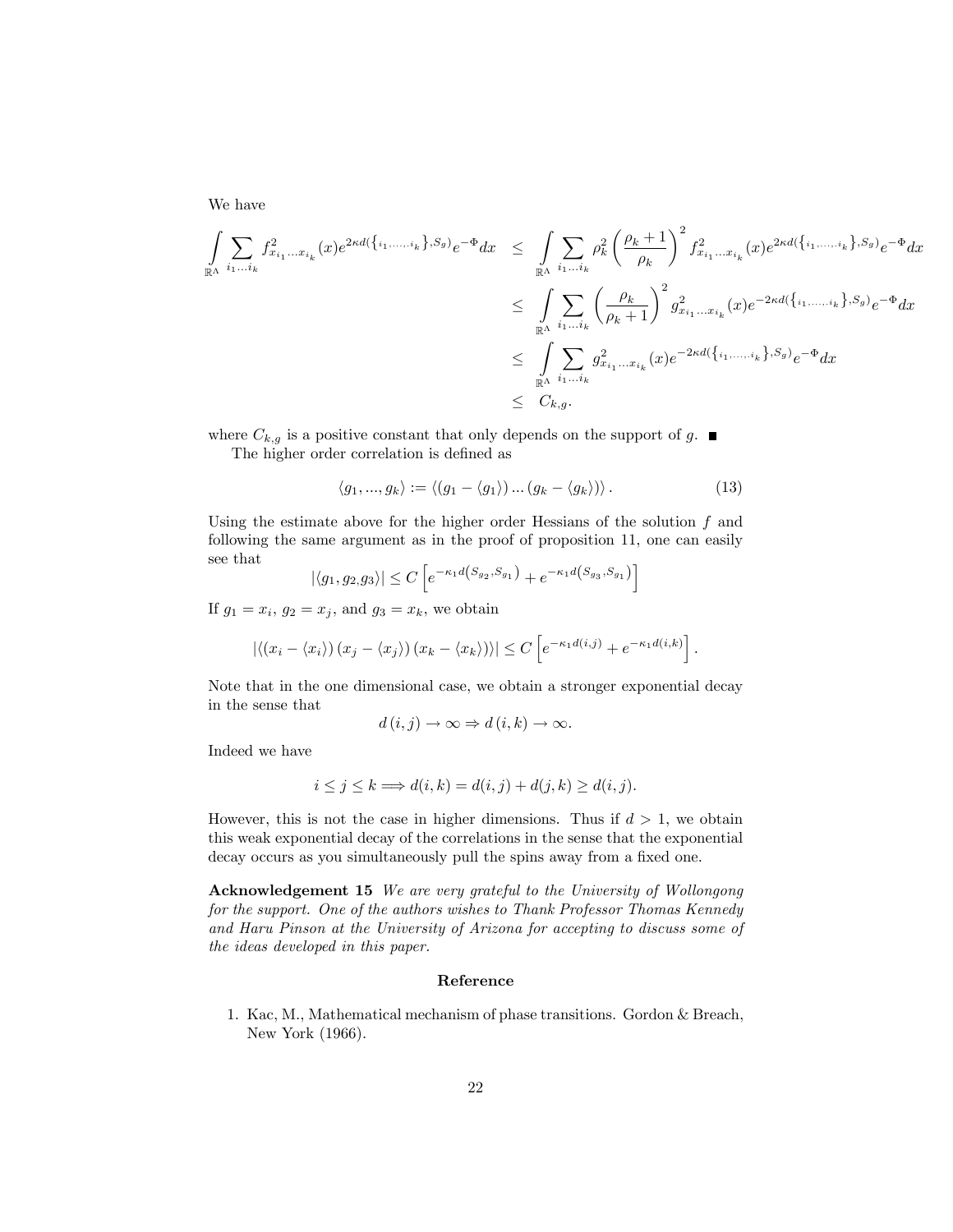- 2. Helffer. B and Sjöstrand. J, On the correlation for Kac-like models in the convex case. J. of Stat. phys, 74 Nos.1/2, (1994).
- 3. Lo, A., Witten laplacian methods for the decay of correlations. Journal of Statistical Physics, Volume 132, Number 2 / July, Pages 355-396, 2008.
- 4. Sjöstrand. J., Correlation asymptotics and Witten laplacians, Algebra and Analysis 8, no. 1, 160-191, (1996).
- 5. Lo, A., On the exponential decay of the n-point correlation functions and the analyticity of the pressure, J. Math. Phys. 48, 123506, (2007).
- 6. Jon, J., On spectral properties of Witten-Laplacians, their range of projections and Brascamp-Lieb inequality Integral Equations Operator Theory 36 (3) 288–324, (2000).
- 7. Witten, E., Supersymmetry and Morse theory, J. of Diff. Geom. 17, 661-692, (1982).
- 8. Lebowitz, j. L., Bounds on the correlations and analyticity properties of ferromagnetic Ising spin systems Communications in Mathematical Physics Volume 28, Number 4 , 313-321, DOI: 10.1007 (1972).
- 9. Brascamp, H. and Lieb, E. H., On extensions of the Brunn-Minkowski and Prekopa-Leindler theorems including inequalities for log concave functions, and with application to the diffusion equation, J. Funct. Analysis,  $22$ ,  $366$ -389 (1976).
- 10. Bach, V., Jecko, T., Sjöstrand. J., Correlation asymptotics of classical lattice spin systems with nonconvex Hamiltonian function at low temperature. Ann. Henri Poincare 1, 59-100, (2000).
- 11. Bach, V., Moller, J.S., Correlation at low temperature I, exponential decay. J. Funct. Anal. 203, 93-148, (2003).
- 12. Bach, V., Moller, J.S., Correlation at low temperature II, asymptotics, J. of Stat. phys, Vol 116, Nos 114, (2004).
- 13. Bodineau, T., Helffer B., The Log-Sobolev Inequality for Unbounded Spin Systems. Journal of Functional Analysis 166:1, 168-178, (1999).
- 14. Helffer. B., Remarks on decay of correlations and Witten laplacians III. Application to logarithmic Sobolev inequalities, Ann. Inst. Henri PoincarÈ Vol 35,  $n^{\circ}$  4 p. 483-508, (1999).
- 15. Lo, A., A short proof of the McCoy conjecture in higher-dimensional classical continuous models of Kac types Mod. Phys. Lett. B, 31, 1750111 (2017) [14 pages] .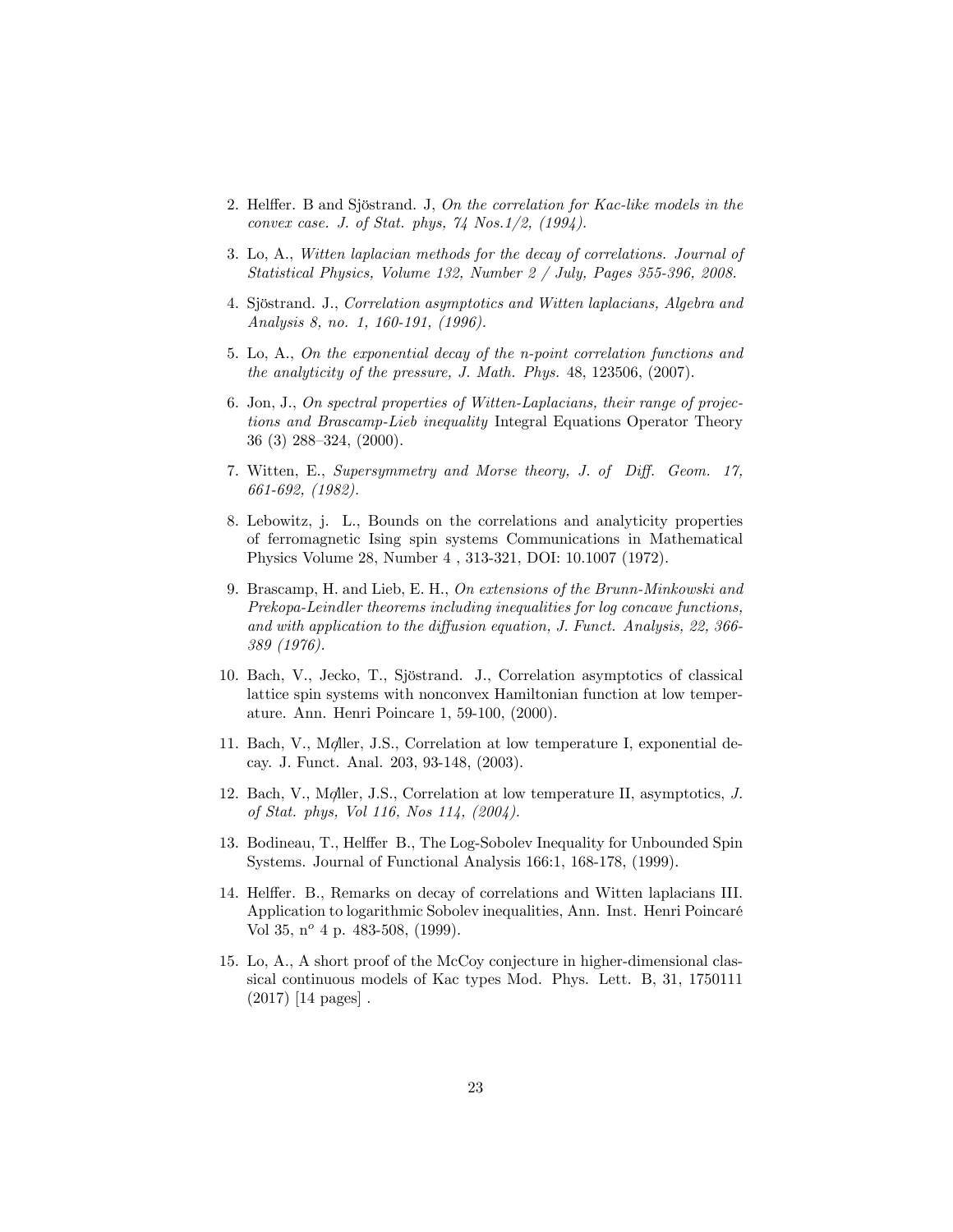- 16. Lo, A., "A direct method for the analyticity of the pressure for certain classical unbounded models," Advances in Mathematical Physics, vol. 1, no. Article 808276, Jan. 2011. 14 pages doi:10.1155/2011/808276.
- 17. M. Duneau, D. Iagolnitzer, and B. Souillard, "Decrease properties of truncated correlation functions and analyticity properties for classical lattices and continuous systems," Communications inMathematical Physics, vol. 31, pp. 191–208, 1973.
- 18. Ruelle, D., Statistical Mechanics of a One-Dimensional Lattice Gas Commun. math. Phys.  $9, 267-278 (1968)$ .
- 19. G. Gallavotti, S. Miracle-S. and Ruelle, D. Absence of phase transitions in one dimensional systems with hard-core, phys. Lett. 26A, 350 (1968).
- 20. G. Gallavotti, S. Miracle-S. Absence of phase transitions in hard-core one dimensional systems with long range interactions, J. Math. Phys. 11, 147, (1970).
- 21. Bricmont, J, Lebowitz, J.L, and Pfister, C.E: Low Temperature Expansion for Continuous Spin Ising Models. Commun.Math.Phys. 78, (1980), 117- 135.
- 22. Dobrushin, R.L: Induction on Volume and no Cluster expansion. In: M. Mebkhout and R. Seneor (eds), VIII. Internat. Congress on Mathematical Physics, Marseille 1986, Singapore: World Scientific, pp. 73-91.
- 23. Dobrushin, R.L: Induction on Volume and no Cluster expansion. In: M. Mebkhout and R. Seneor (eds), VIII. Internat. Congress on Mathematical Physics, Marseille 1986, Singapore: World Scientific, pp. 73-91.
- 24. Dobrushin, R.L and Sholsmann, S.B: Completely analytical interactions: Constructive Description. J.Stat.Phys. 46, (1987), 983-1014.
- 25. The Cauchy-Schwarz Master Class: An Introduction to the Art of Mathematical Inequalities (Maa Problem Books Series ISBN-10: 052154677X ISBN-13: 978-0521546775 2004.
- 26. Rivasseau, V., Constructive field theory and applications: Perspectives and open problems Journal of Mathematical Physics 41, 3764 (2000).
- 27. Kac, M., A formula for the pressure in statistical mechanics Journal of Mathematical Physics 14, 583 (1973).

## 6 Appendix

#### 6.1 Witten's Laplacians

In 1982, Edward Witten published an article [7] on Supersymmetry and Morse theory; to relate some invariants of a Riemannian manifold M with some indices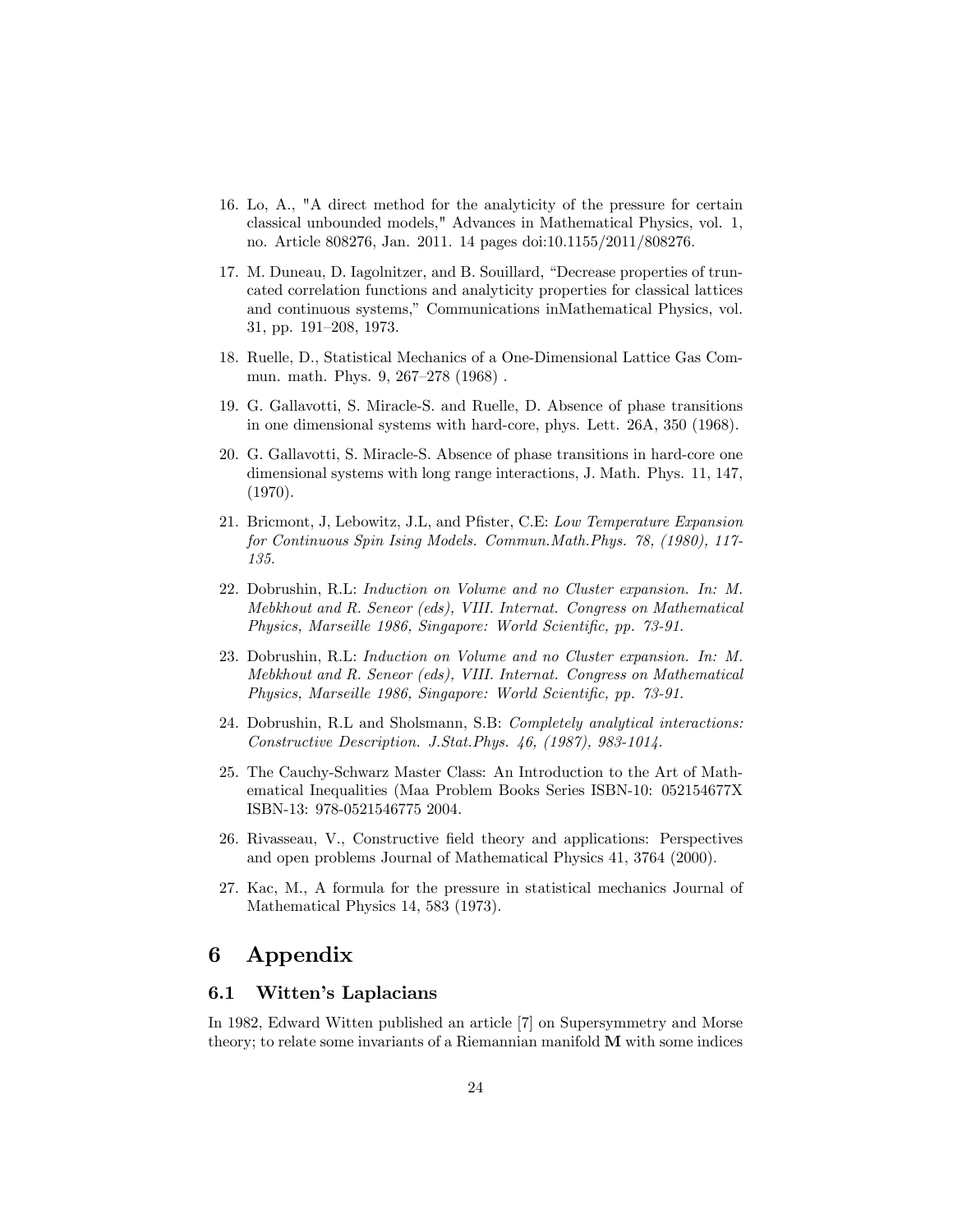of a Morse function  $\Phi \in C^{\infty}(\mathbf{M})$ , he introduced the Witten derivative  $\mathbf{d}_{\Phi}$  and the Witten coderivative  $\mathbf{d}_{\Phi}^*$  by simply setting

$$
\mathbf{d}_{\Phi} = \mathbf{e}^{-\frac{\Phi}{2}} \mathbf{d} \mathbf{e}^{\frac{\Phi}{2}} \quad \text{ and } \quad \mathbf{d}_{\Phi}^* = \mathbf{e}^{\frac{\Phi}{2}} \mathbf{d}^* \mathbf{e}^{-\frac{\Phi}{2}}
$$

where  $\bf d$  and  $\bf d^*$  are the exterior derivative and exterior coderivative respectively. The Witten Laplacian is then defined to be the associated second order operator

$$
\begin{array}{rcl} \mathbf{W}_{\Phi} & = & \left(\mathbf{d}_{\Phi} + \mathbf{d}_{\Phi}^{*}\right)^{2}\\ & = & \mathbf{d}_{\Phi} \mathbf{d}_{\Phi}^{*} + \mathbf{d}_{\Phi}^{*} \mathbf{d}_{\Phi} \end{array}
$$

acting on the exterior algebra bundle of the cotangent bundle of M as the standard Laplacian does:

Choosing a local orthonormal frame field  $e_1, ..., e_d$  and denoting by  $e^1, ..., e^d$ its dual coframe field, **d** and  $\mathbf{d}^*$  could be easily represented in terms of the Riemannian connection  $\nabla$  as

$$
\mathbf{d} = \mathbf{e}^i \wedge \boldsymbol{\nabla}_{e_i} \quad \text{ and } \quad \mathbf{d}^* = -\mathbf{i}(\mathbf{e}_j) \boldsymbol{\nabla}_{ej}
$$

where i denote the interior product. Here and in the rest of this section, we use the Einstein summation convention namely, an index occurring twice in a product is to be summed from 1 up to the space dimension. We consequently have

$$
\mathbf{d}_{\Phi} = \mathbf{e}^i \wedge \boldsymbol{\nabla}_{e_i} + \mathbf{e}^i \frac{\Phi_{; \ i}}{2} \quad \text{ and} \quad \mathbf{d}_{\Phi}^* = -\mathbf{i}(\mathbf{e}_j) \boldsymbol{\nabla}_{e_j} + \mathbf{i}(\mathbf{e}_j) \frac{\Phi_{; \ i}}{2}
$$

where  $\Phi_{; i_1 i_2 \dots}$  denote the components of multiple covariant differentiation relative to the local frame field  $e_1, ..., e_d$ .

$$
\Phi_{; \; ij} = \boldsymbol{\nabla}_{{\bf e}_j} \boldsymbol{\nabla}_{{\bf e_i}} \Phi - \boldsymbol{\nabla}_{\nabla_{{\bf e}_j} {\bf e}_i} \Phi.
$$

Since  $e^i \wedge \nabla_{e_i}$  and  $i(e_j) \nabla_{e_j}$  do not depend on the choice of the local orthonormal frame and coframe field we may assume that  $e_1, ..., e_d$  comes from a normal coordinate centered at an arbitrary point and consequently have

$$
\boldsymbol{\nabla}_{{\bf e}_j}{\bf e}^i\wedge=\boldsymbol{\nabla}_{{\bf e}_i}{\bf i}({\bf e}_j)=\mathbf{0}.
$$

Now using the fact that

$$
\mathbf{e}^i \wedge \mathbf{i} (\mathbf{e}_j) + \mathbf{i} (\mathbf{e}_j) \mathbf{e}^i \wedge = \delta_{ij},
$$

we have

$$
\mathbf{W}_{\Phi}^{(p)} = \mathbf{\Delta} - \frac{\Phi_{;i}\Phi_{;i}}{4} + \frac{\Phi_{;ij}}{2}(\mathbf{e}^i \wedge \mathbf{i}(\mathbf{e}_j) - \mathbf{i}(\mathbf{e}_j)\mathbf{e}^i \wedge).
$$

In the case of  $\mathbb{R}^n$  where covariant differentiation becomes standard differentiation, the Witten Laplacian on 0-forms acting on a smooth function  $f$  gives

$$
\mathbf{W}_{\Phi}^{(0)}f = -\Delta f - \frac{\Phi_{x_i}\Phi_{x_i}}{4}f - \frac{\Phi_{x_ix_i}}{2}f = \left(-\Delta + \frac{|\nabla\Phi|^2}{4} - \frac{\Delta\Phi}{2}\right)f.
$$